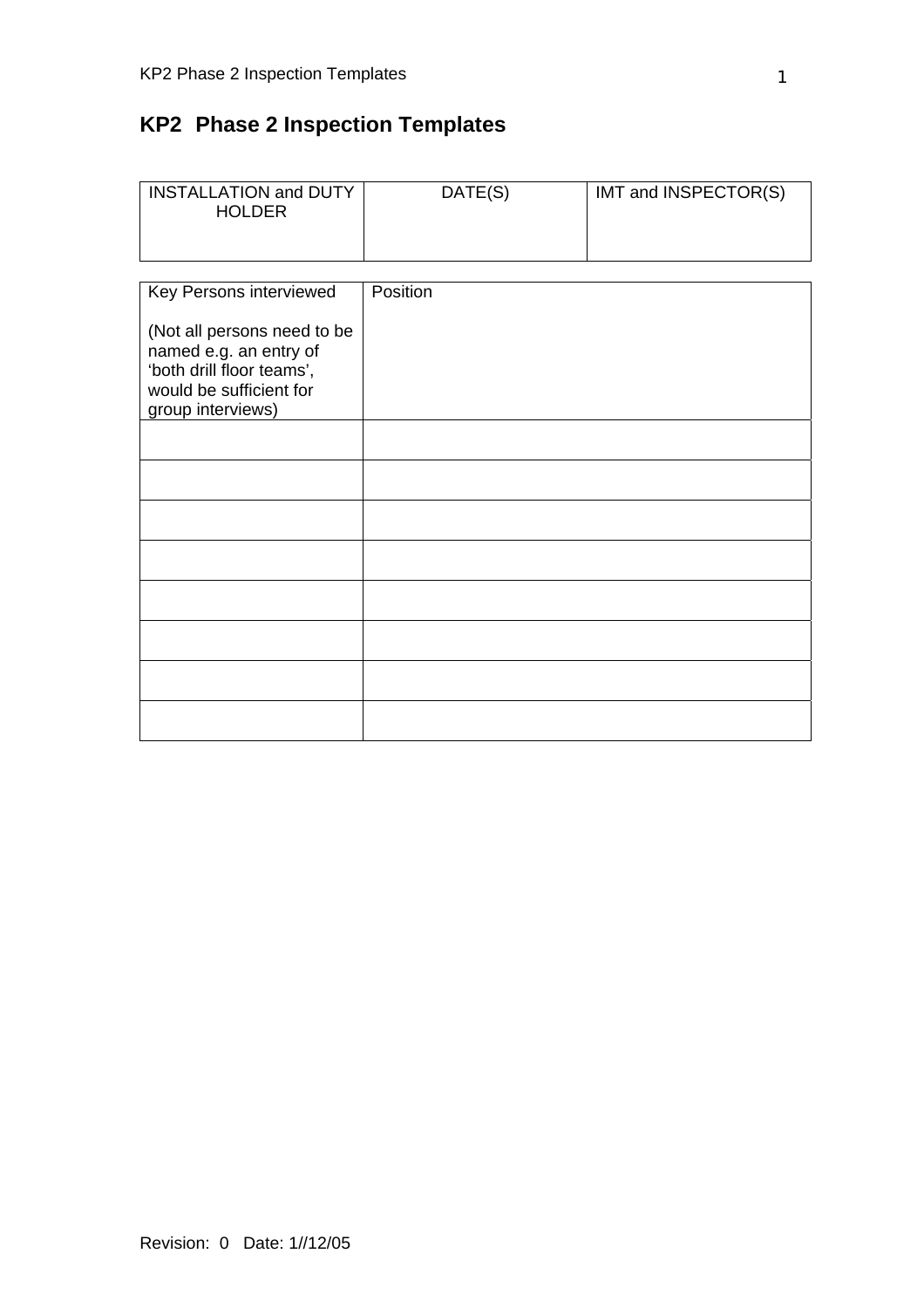### **No 1 Management of Lifting Operations**

The safety management system should establish a safe system of work for **all** lifting operations, both on the deck and the drill floor. The majority of accidents occur during routine lifts due to their increased frequency and the assumed familiarity with the risks. The essential elements required for a safe system of work include:

- Planning the lifting operation with the development and implementation of a documented lift plan
- Assessing the risks associated with the lifting operation
- Selecting appropriate equipment
- Using the selected equipment correctly
- Providing equipment that is maintained in good condition
- Communicating the lifting plan to those involved.
- Clarifying everyone's role and responsibilities, identifying who is in control of the lifting operation
- Involving suitably trained and experienced personnel who have been assessed as competent. Preventing unauthorized use. Providing adequate supervision

**By interview and inspection onshore and offshore establish** the effectiveness of a duty holder's overall management of lifting operations.

**Evidence/responses are required on the following two questions:** 

- **Have the company's current working methods been assessed against the above principles as put forward in either British Standard BS 7121 (ISO 12480) "Safe use of cranes" or the STEP Change Lifting and Mechanical Handling Guidelines. If they have, what did they find and what actions if any were taken. If not, do they plan to do this?**
- **How does the duty holder monitor and audit its safety management system with respect to lifting operations? Review related documentation.**

Guidance Questions Actions

- Does monitoring/audit include the following information sources? Injuries and dangerous occurrence investigations: Near miss reporting: Safety observation programme outputs Weakness or omissions in agreed performance standards.
- Observe a lifting operation (preferably a routine one) being carried out offshore to assess the quality and effectiveness of the management of that operation.

### **Main Relevant Legislation**

HSWA Sec 2 & 3 LOLER Reg. 8 MHSWR Reg. 3,4,5. PUWER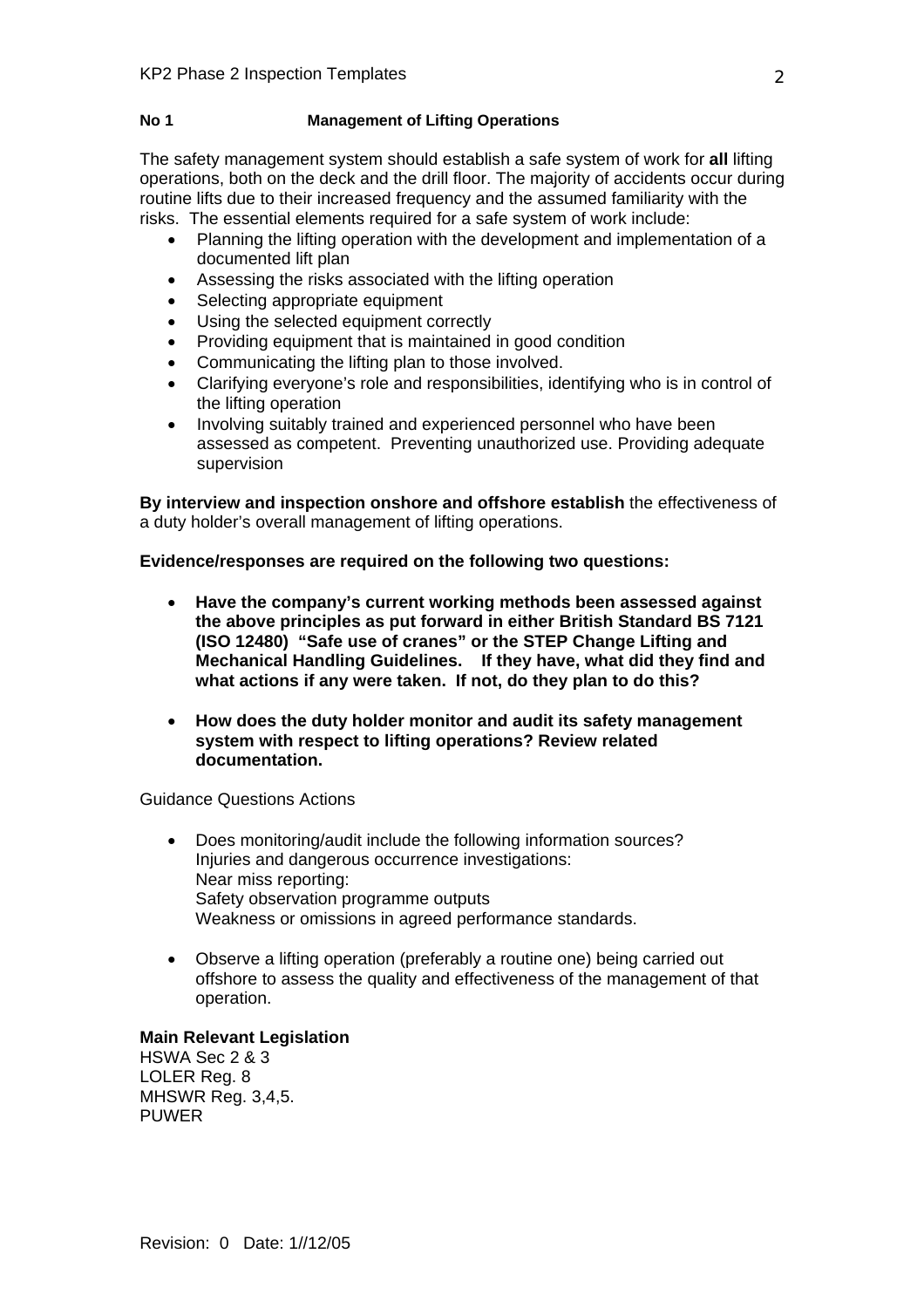## **Inspection Notes No1 Management of Lifting Operations**

Onshore Management

Offshore Management

**Workforce** 

HSE Comments:

| NON COMPLIANCE /<br><b>MAJOR FAILING</b> | <b>SOLATED FAILURE</b> /<br><b>INCOMPLETE</b><br><b>SYSTEM</b> | IN COMPLIANCE /<br>วk | <b>NOT INSPECETD</b> |
|------------------------------------------|----------------------------------------------------------------|-----------------------|----------------------|
|                                          |                                                                |                       |                      |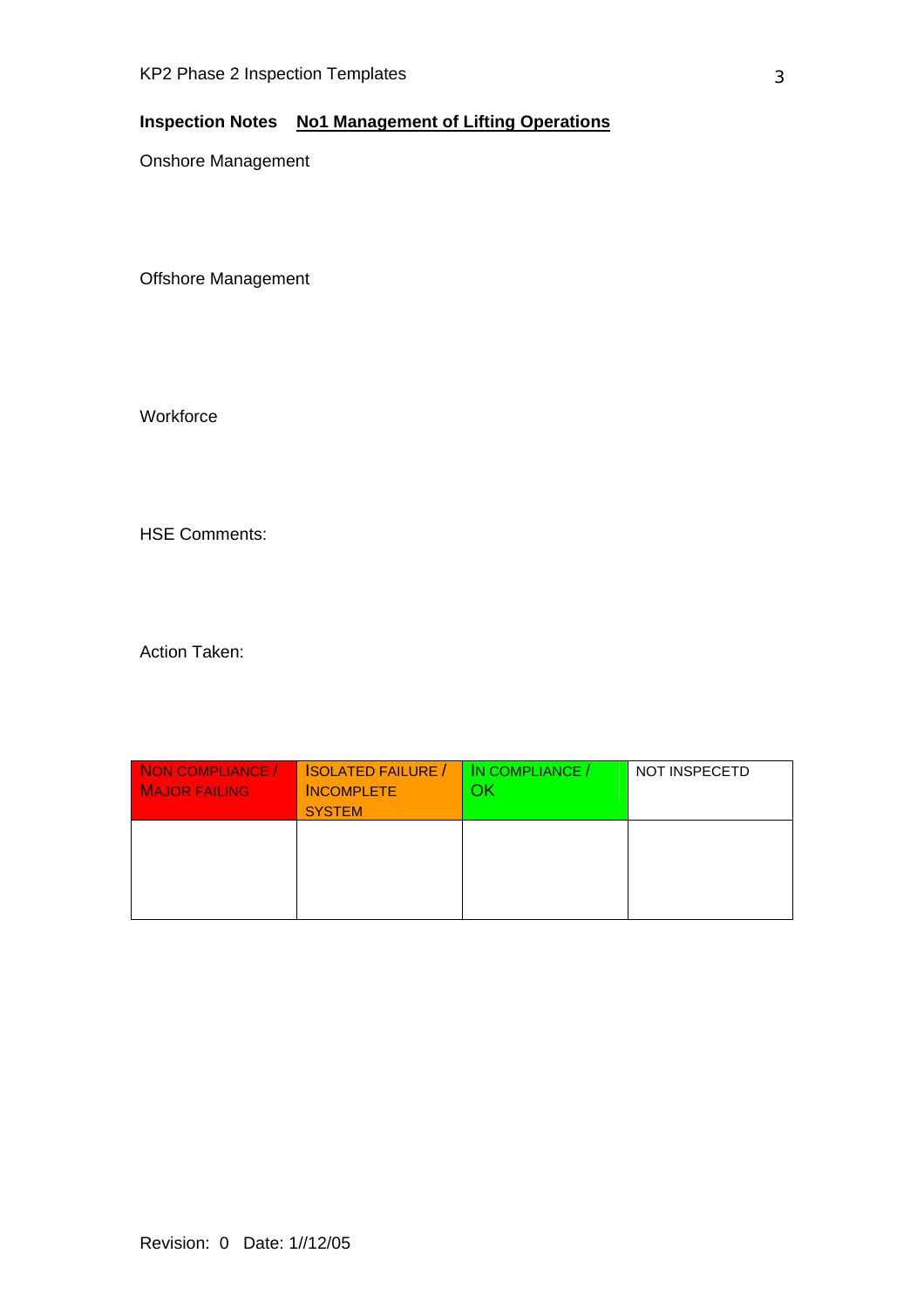# **No 2 Risk Assessment**

The STEP Change Fatality report identified that: "The credibility and use of risk assessment is not at the required level. The character of risk assessment must be challenged – in particular the written form. The starting point must be the question - What is usable, meaningful and useful to the workforce? Risk assessment should be live, should stimulate thinking, be an integral part of planning and should be useful and useable i.e. well laid out - rather than driven by regulatory concern."

The recently published STEP Change 'Personal Responsibility for Safety Guidance" notes at section four that an organisation should "Provide relevant risk assessment and observation skills training skills for all personnel"

Previous KP2 inspections and incident investigations point to poor hazard awareness. Note also that it is during routine tasks the greater number of incidents are occurring.

**By interview and inspection onshore and offshore establish** to what degree and effectiveness is the duty holder addressing hazard awareness and risk assessment.

**Evidence required for the following question:** 

• **Has any effort been made to ensure that the risk assessments and procedures covering routine tasks have been re-reviewed and are fit for purpose? N.B.** *It was a recommendation of the STEP Change Fatality report that routine task risk assessments be reviewed.* 

Possible further Questions/Actions

- How are supervisors attempting to make workers aware of the hazards associated with lifting
- Who undertakes the risk assessment do they actually go offshore and witness proximity hazards and available space – do they consult with the employees who actually undertake the lifting operation(s).
- Assess the quality of the processes first hand by attending tool-box talks or job specific risk assessment meetings
- How does management ensure that Task Risk Assessment, and the Lifting Plan or Procedures continue to be appropriate for the specific task?
- Are the existing precautions for routine tasks adequate or does more need to be done
- When undertaking risk assessments, there can be many personnel who are only involved in discrete parts of the operation, has the company considered the inclusion of these people and their activities
- Are the findings from asked risk assessments recorded and how are they modified, revised or updated?
- If generic risk assessments are used, how is it confirmed that these reflect the specific conditions on the particular installation?
- How are risk assessments modified, revised or updates?
- How are the risk assessments and knowledge from  $3<sup>rd</sup>$  party contractors used?
- Are issues that are raised during crew meetings ever rejected for incorporation?
- Is there evidence of risks being 'assessed out' rather than 'engineered out'?
- Do risk assessment take into account the experience and competence of the crews?
- Are inherently safer options considered, e.g. doing the job a different way?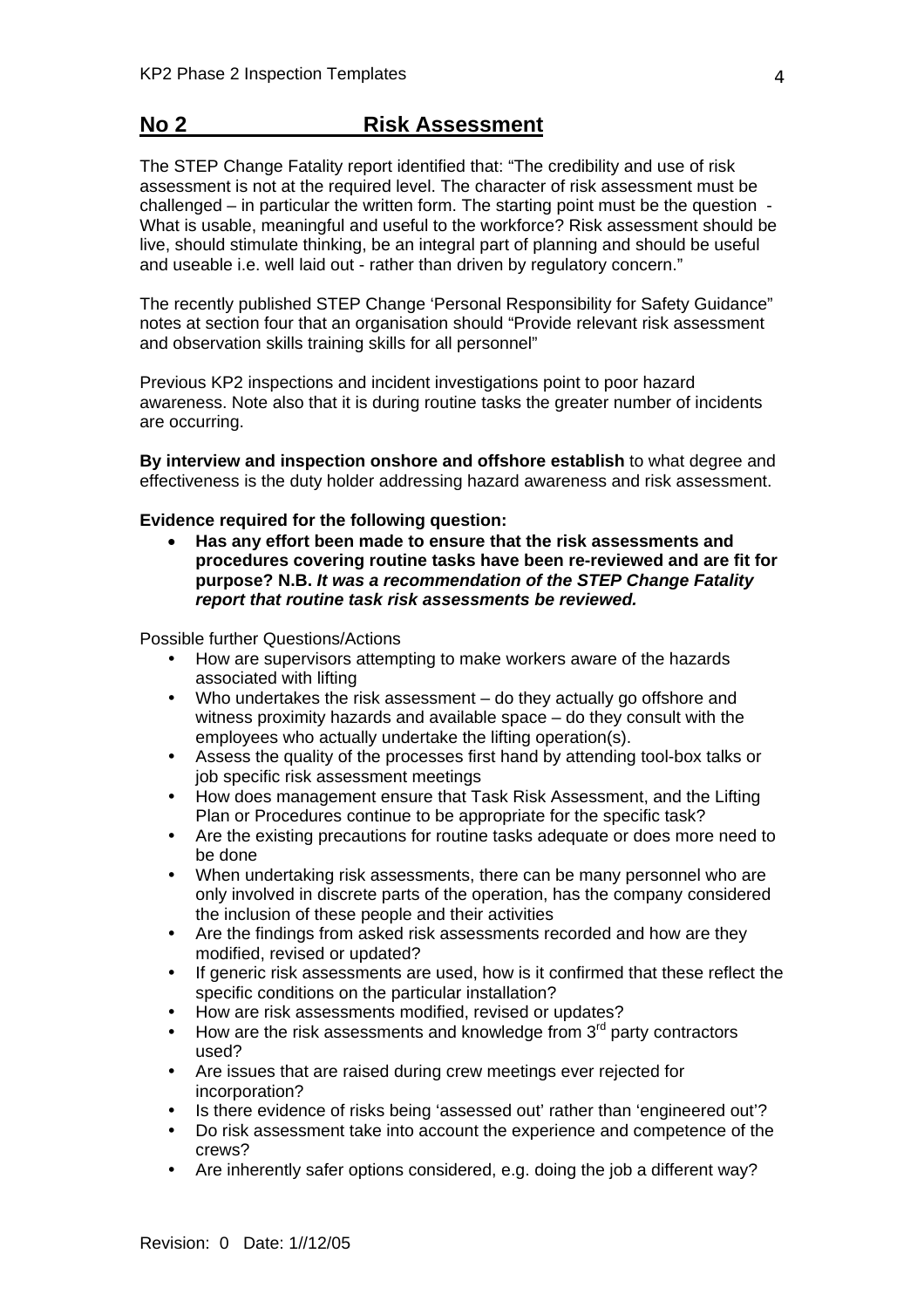- Have company standards concerning the handling (or not handling) loads during a lift been explained?
- How is management of change handled e.g. when conditions change, when change occurs in the task?

Wherever possible inspectors should seek to assess the quality of the processes first hand by, for example, attending shift change tool-box talks or comparing written risk assessments against actual activity and thereby the adequacy and comprehensiveness of the assessment.

### **Main Relevant Legislation**

HSWA Sec 2 & 3 MHSWA Reg. 3 PUWER Reg. 7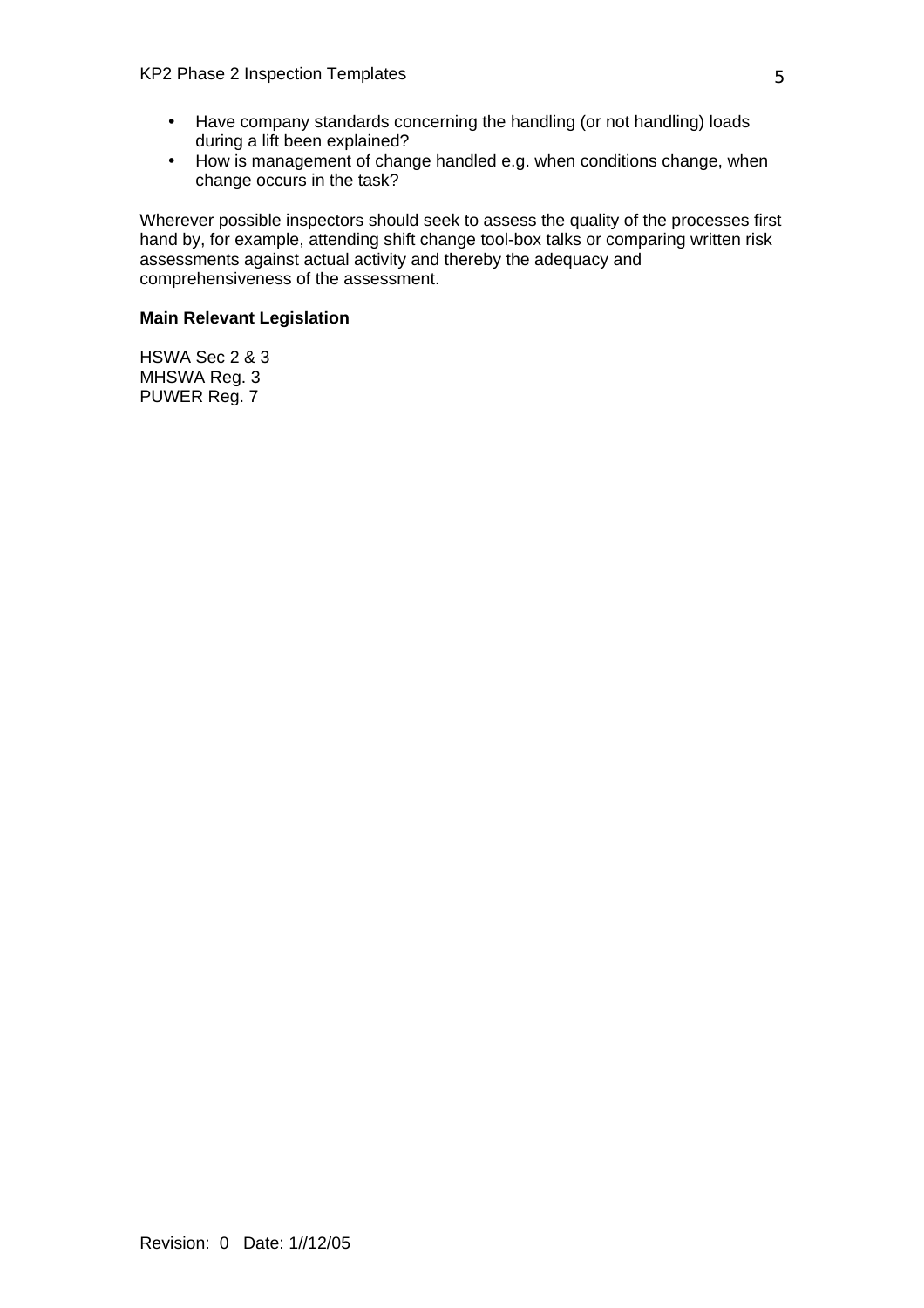**Inspection Notes** Notes No2 Risk Assessment

Onshore Management

Offshore Management

**Workforce** 

HSE Comments:

| NON COMPLIANCE /<br><b>MAJOR FAILING</b> | <b>ISOLATED FAILURE /</b><br><b>INCOMPLETE</b><br><b>SYSTEM</b> | IN COMPLIANCE /<br>ЭK | <b>NOT INSPECTED</b> |
|------------------------------------------|-----------------------------------------------------------------|-----------------------|----------------------|
|                                          |                                                                 |                       |                      |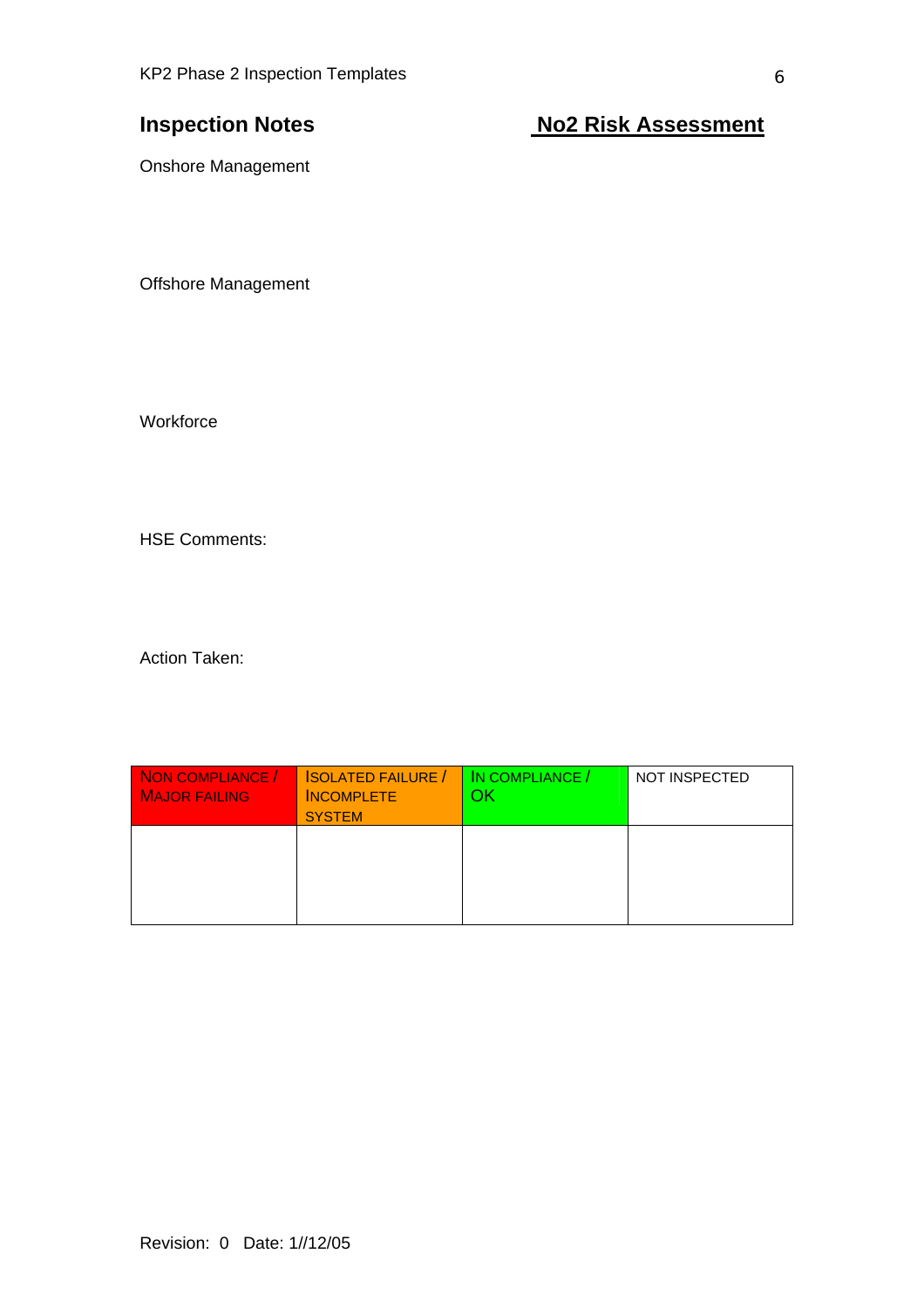## **3 Training and Competence**

All persons involved in lifting and mechanical handling operations must be trained, have the required experience for the type of lift to be undertaken, and be formally assessed as competent.

The STEP Change Lifting and Mechanical Handling guidelines identify on page nine the four key stages that an individual has to pass through to reach full competency. It is important to ensure that following completion of stage 1 (initial training and assessment, normally undertaken onshore) that persons progressing on to stage 2 do not undertake lifting operations on their own. They should be considered as 'apprentices' and be supervised by a colleague.

The chart on page ten of the guidelines identifies the categories of personnel who undertake lifting and mechanical handling operations and sets out details of the training and competence assessment required.

### **Evidence required on the following question:**

### **How is the duty holder is meeting these guidelines?**

Possible Further Questions /Actions - Training

- How is on-the-job training identified and organised?
- Is there a preference between on-the-job and off-the-job training?
- How is training for leadership and supervision handled?
- How is it ensured that persons receive the relevant training for the procedures that they are using
- How is the training of green hats handled?
- Check that those in a deck or drill floor crew have actually had the required training

### **Main Relevant Legislation**

HSWA Sec 2&3 MHSWA Reg. 13 PUWER Reg. 8&9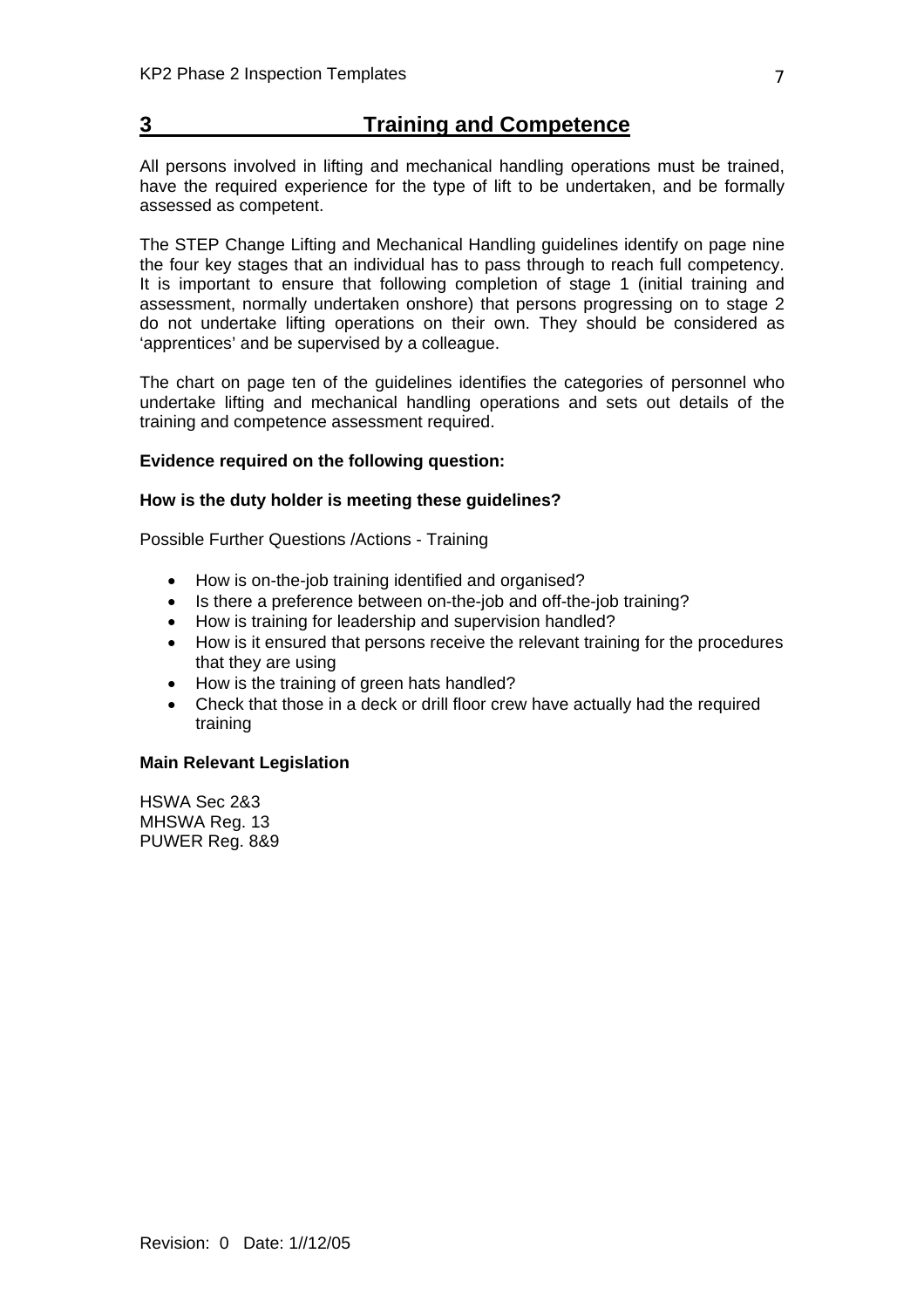### **Competence**

Lifting operations must be managed effectively.

- Someone must have overall responsibility for the ensuring that the lifting operation is managed in line with the bullet points listed in Template 1.
- Someone must be responsible for planning the lifting operation, undertaking the risk assessment, and preparing a method statement.
- Someone must supervise the lifting operation and ensure compliance with the lifting plan, risk assessment and method statement.

The STEP Change Guidelines – Lifting and Mechanical Handling - sets out on page eleven the requirements of competency for the Competent Person, as defined by the guidelines on page 3, 3.2.

Possible Questions/Actions – Competency

- What responsibilities does the lifting Competent Person have allocated?
- What competencies are you looking for when appointing these Competent Persons?
- Who are they?
- Are they competent for non-routine lifting operations?
- Review the systems which are in place to measure and record competence.
- Who is accountable for maintenance of system / records?
- Is the required competency and training profile for the crane operator, deck foreman and deck crew clearly set out?
- Are checks on competence made for some specific non-routine lifts / tasks. If yes, what do these entail?
- Is a person's competency taken into account for promotion?
- How do they assess and manage the competency of a whole team (as opposed to the individual)?
- Is their any means of monitoring/auditing the use and effectiveness of the competency and training system?
- Check that those in the deck and drill floor crew possess the required competencies.

### **Main Relevant Legislation**

HSWA Sec 2&3 MHSWA Reg. 13 PUWER Reg. 8&9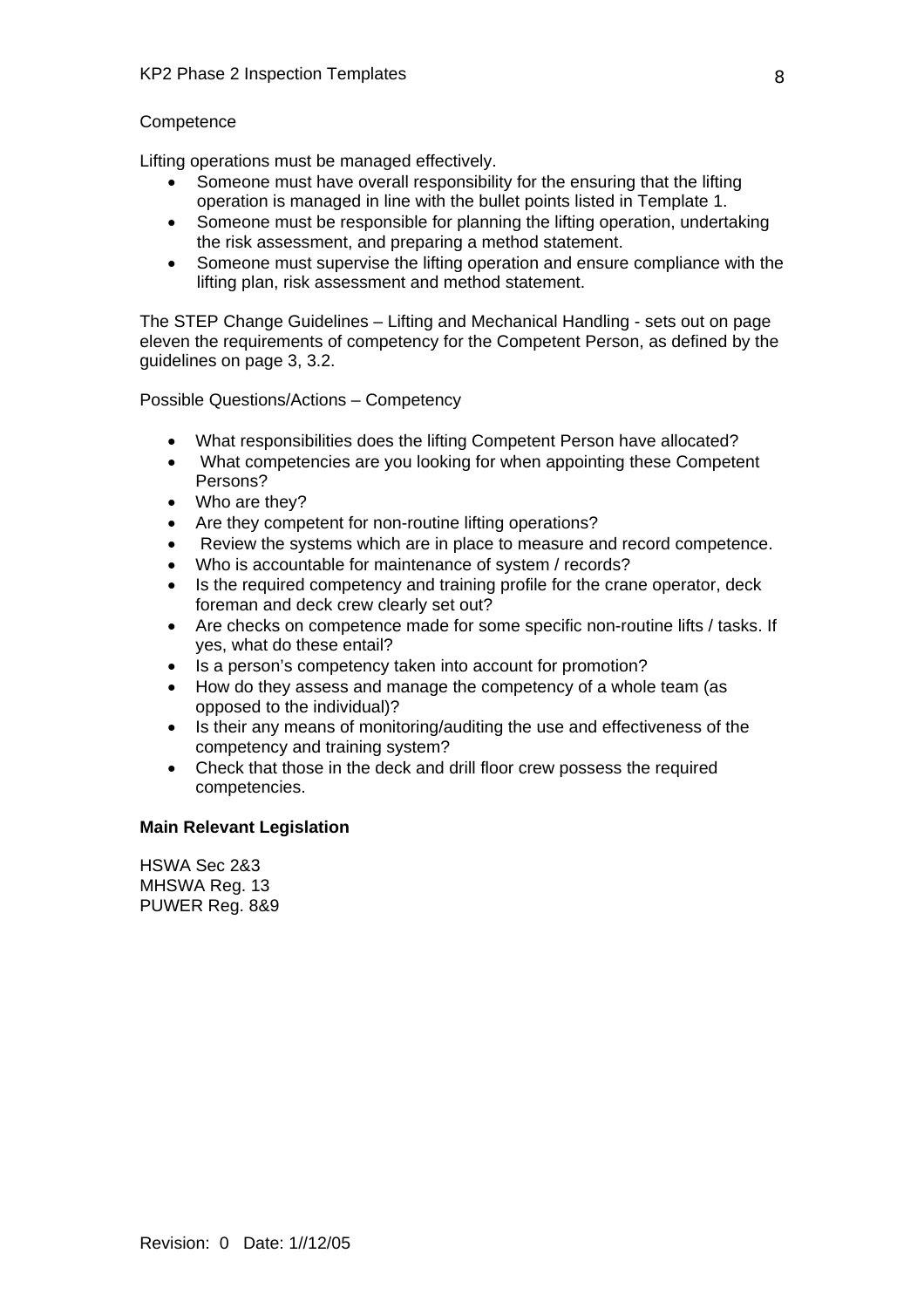# **Inspection Notes Mo3 Training and Competence**

Onshore Management

Offshore Management

**Workforce** 

HSE Comments:

| NON COMPLIANCE /<br><b>MAJOR FAILING</b> | <b>ISOLATED FAILURE /</b><br><b>INCOMPLETE</b><br><b>SYSTEM</b> | IN COMPLIANCE /<br>ΟK | <b>NOT INSPECTED</b> |
|------------------------------------------|-----------------------------------------------------------------|-----------------------|----------------------|
|                                          |                                                                 |                       |                      |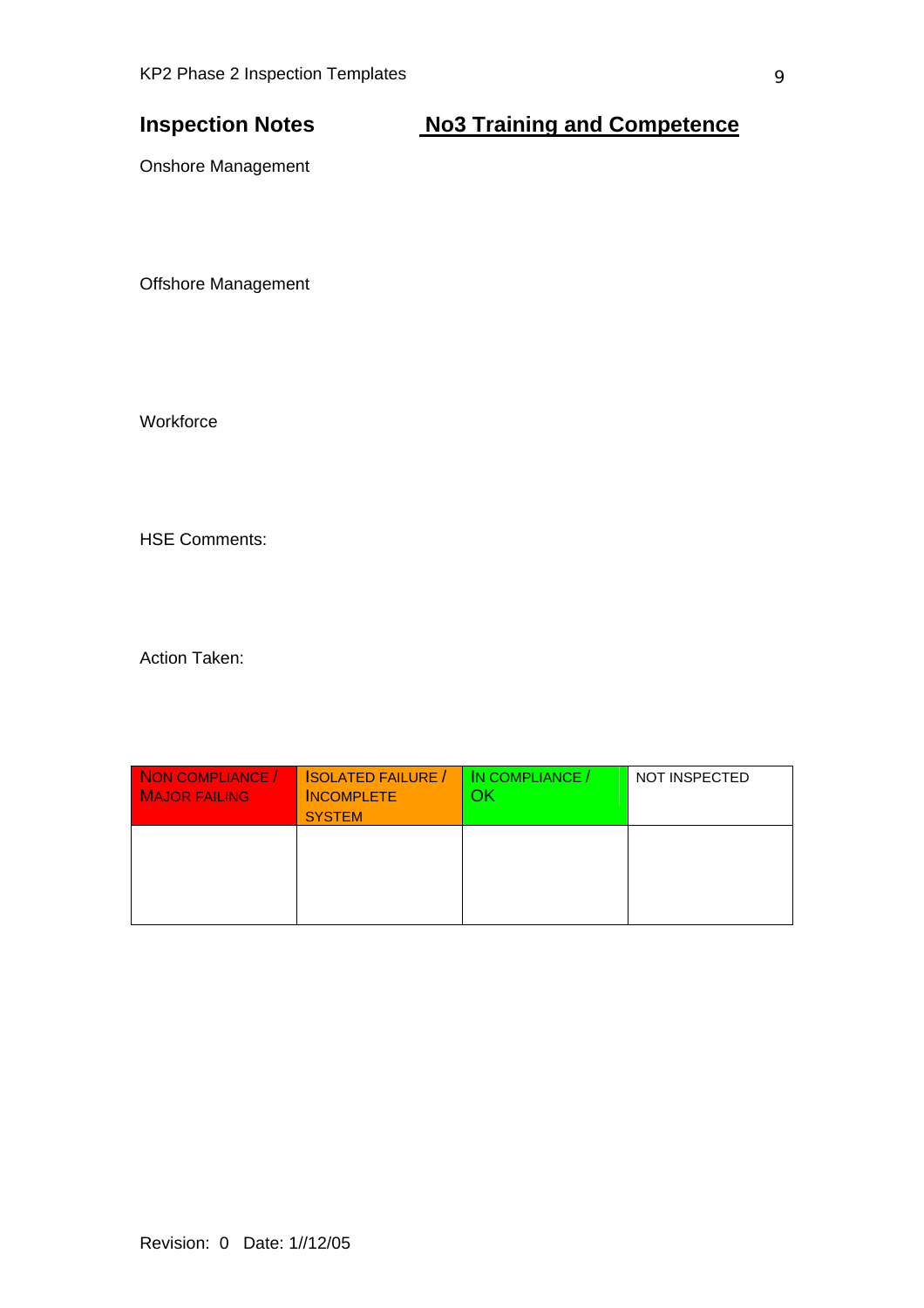## **No 4 Planning, Selection and Control of Equipment**

The STEP Change Guidelines – Lifting and Mechanical Handling, sets out in section four (also outlined inside the front cover) the approach and requirements for the planning of a lifting operation.

**By interview onshore, and interview and inspection offshore** establish the effectiveness of the duty holder's approach to the planning, selection and control of lifting equipment.

Issues to Consider

Has job design been addressed and findings implemented? Are inherently safer options considered, e.g. doing the job a different way

Are there work instructions for the activities? Do they clearly identify each individual's responsibilities, work activities, and identify which equipment is required for the activity

Are normal operations, possible upset conditions and work interruptions addressed?

How are the outcomes of the risk assessment fed into the lifting plan? How often are lifting plans reviewed? Is there a feedback system to inject the findings from previous lifting operations?

Do they adopt any system to identify routine lifts from non-routine lifts? Do they classify non-routine lifts (simple, complicated, complex)? With non-routine lifts how do they identify when to seek assistance? Who do they seek assistance from?

Possible questions:

- Who is the LOLER responsible person for lifting plans or rigging operations?
- What competency does this responsible person have?
- Who actually does lifting plans and what is their competence?
- Who has the responsibility of authorising lifting plans?
- How often plans are changed or modified, who approves the changes?
- Does the work program identify logistics and other matters that may effect safe operation, for example insufficient deck space for lay down, weather?
- Are the competencies for the various tasks defined?
- How is the work carried out if not all staff is fully trained?
- At what level of detail are job procedures written? Is there evidence of excess detail being required?
- Is there a feedback system to inject the findings from previous lifting operations?
- Does DH adopt any system to identify routine lifts from non-routine lifts?
- Does DH classify non-routine lifts (simple, complicated, complex)?
- Have inherently safer options been considered, e.g. doing the job a different way?
- Are there work instructions for the activities? Do they clearly identify each individual's responsibilities, work activities, and identify which equipment is required for the activity?
- Are corrective actions from incidents and past lessons learnt, included in procedures?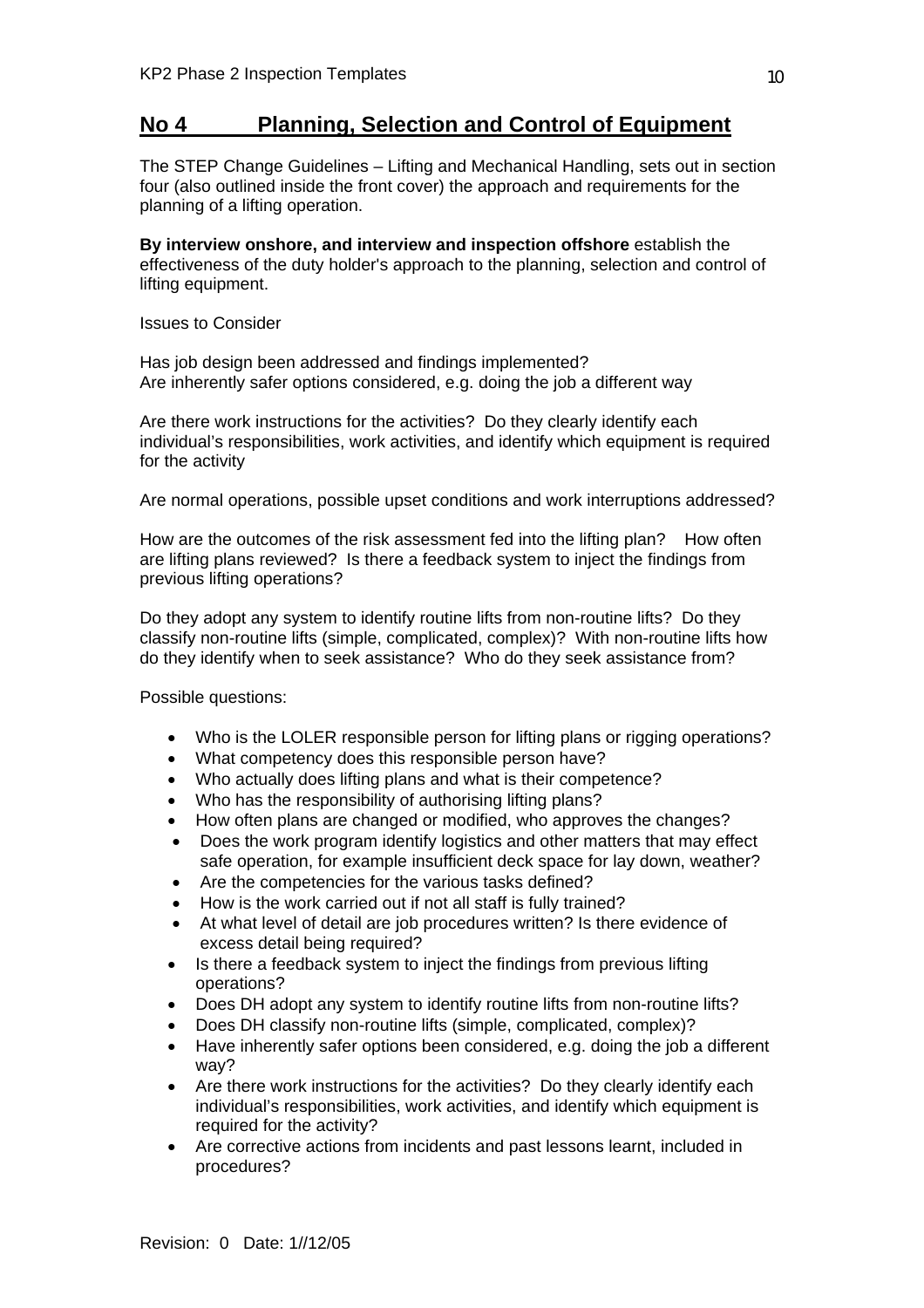Is best practice circulated around other installations?

Where possible inspectors should seek to assess the quality of the processes first hand by, for example, attending toolbox talks or comparing written lifting plans against actual activity, checking their authority. Have a look at the procedure – is it clear and are responsibilities well established? Possibly work through a hypothetical example of a complex lifting operation.

### Selection of lifting equipment

Inspectors could 'invent' a non-routine lift, say moving a 10 tonne winch from the deck to the drill floor and ask them to plan it. What equipment would they select, would they take account of the crane load rating & load radius. How would they lift / pull the winch inside the derrick – (checks rigging skills & knowledge). Do they walk the route and identify proximity / overhead hazards? When would they seek assistance?

### Pre-Use Checks

Analysis of accident statistics reveals that adequate maintenance of cranes and other lifting equipment is a pre-requisite for safe lifting. Specialist contractors often provide maintenance, and inspection thereof falls under the scope of KP3. Pre-use checks are designed to identify obvious defects and to quarantine suspect equipment until examined by competent person. Advice is given in LOLER ACoP paras 285 to 293 and BS 7121-1 clause 11.2.3

Ask the crane operator to demonstrate how he undertakes the pre-use checks. What areas does he cover – confirm that the following safety devices are working:

- rated capacity indicator / limiter
- upper hoist limiter
- slew limiter
- boom raise limiter
- Enquire what pre-use checks are given to slings and lifting tackle. How are defects reported?

### Control of Equipment

Planning is closely coupled with an understanding of whether the intended lifting equipment is suitable for the job in hand. Advice is given in LOLER ACoP paras 210 to 226 and section 4 of BS 7121-1. More detailed advice is given in the "General considerations" chapter of HSG 221 *Technical guidance on the safe use of lifting equipment offshore*

### Possible questions / actions

- Enquire how defects reported on the LOLER Schedule 1 Report of Examination are remedied and progress checked.
- Inspect the platform and drilling rigging lofts
- Is a register of equipment in place and used?
- How is access to the loft and its equipment controlled?
- Are proper provisions made to segregate and store equipment that is quarantined (not to be used until re-inspected) or to be destroyed?
- How are transit slings isolated?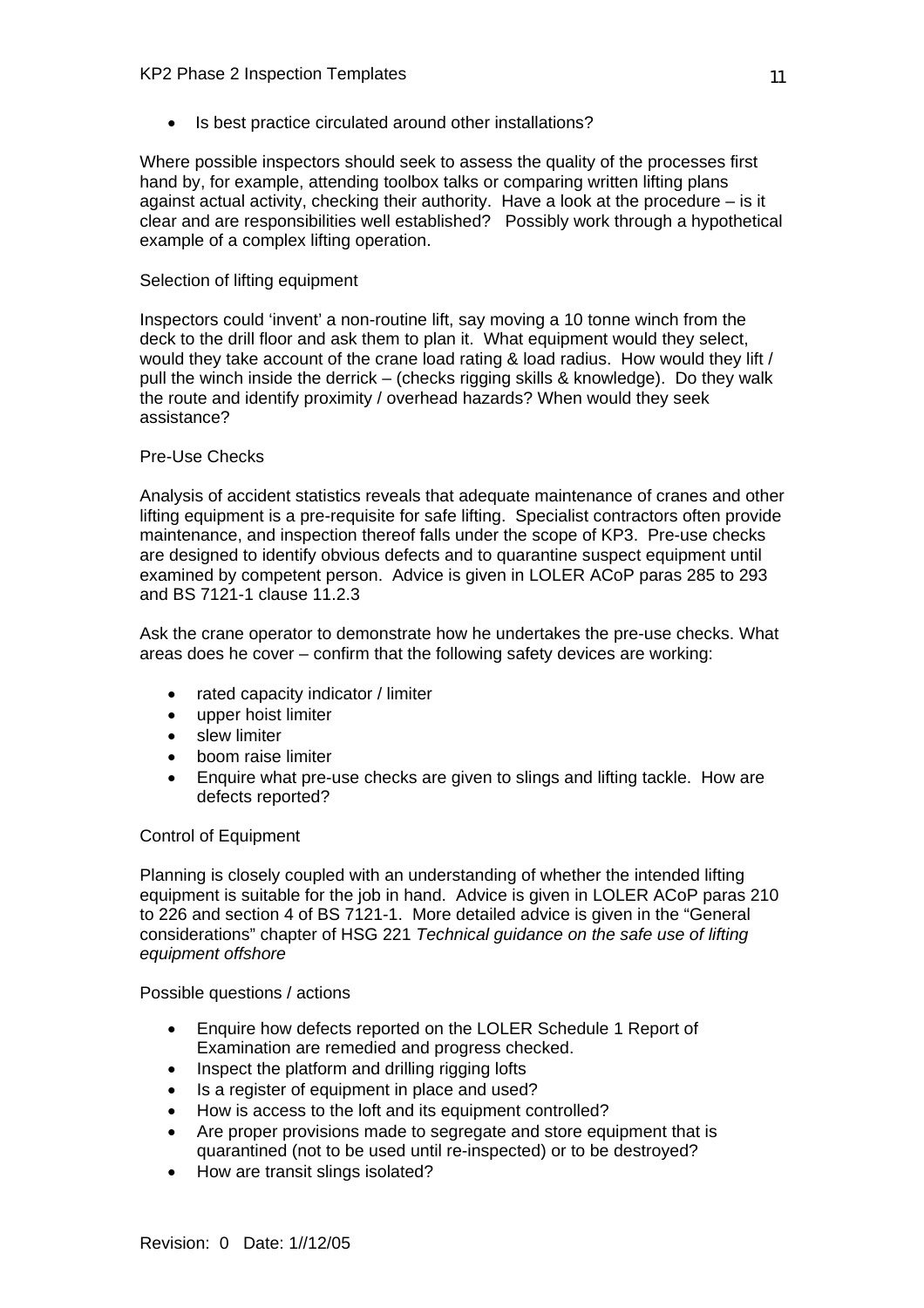### **Main Relevant legislation**

HSWA Sec 2 & 3 MHSWA Reg. 3, 4, 5, 8. LOLER PUWER Reg. 4, 5,8, 9.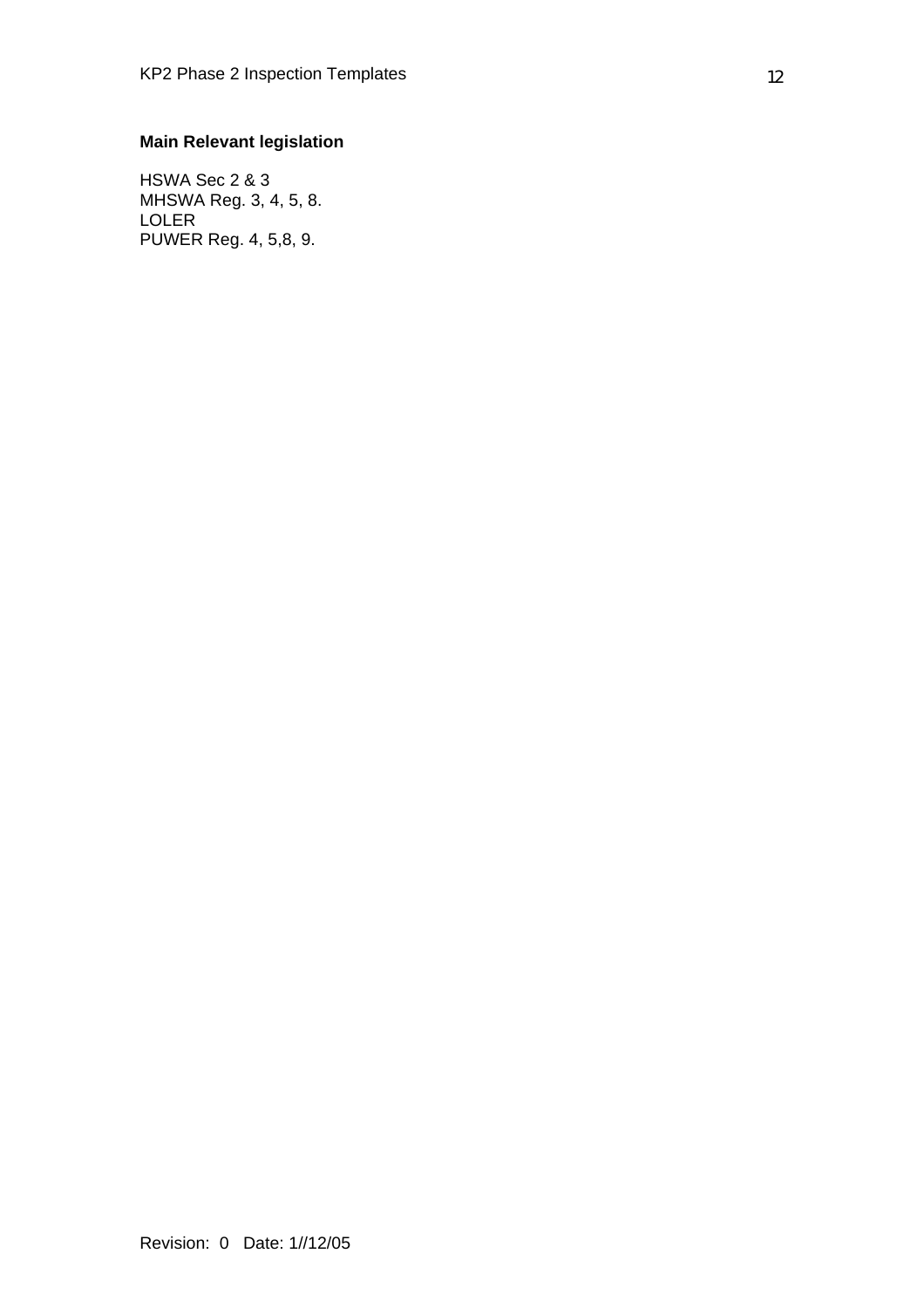# **Inspection Notes No 4 Planning, Selection and Control of Equipment**

Onshore Management

Offshore Management

**Workforce** 

HSE Comments:

| NON COMPLIANCE /<br><b>MAJOR FAILING</b> | <b>SOLATED FAILURE</b> /<br><b>INCOMPLETE</b><br><b>SYSTEM</b> | IN COMPLIANCE /<br>ЭK | <b>NOT INSPECETD</b> |
|------------------------------------------|----------------------------------------------------------------|-----------------------|----------------------|
|                                          |                                                                |                       |                      |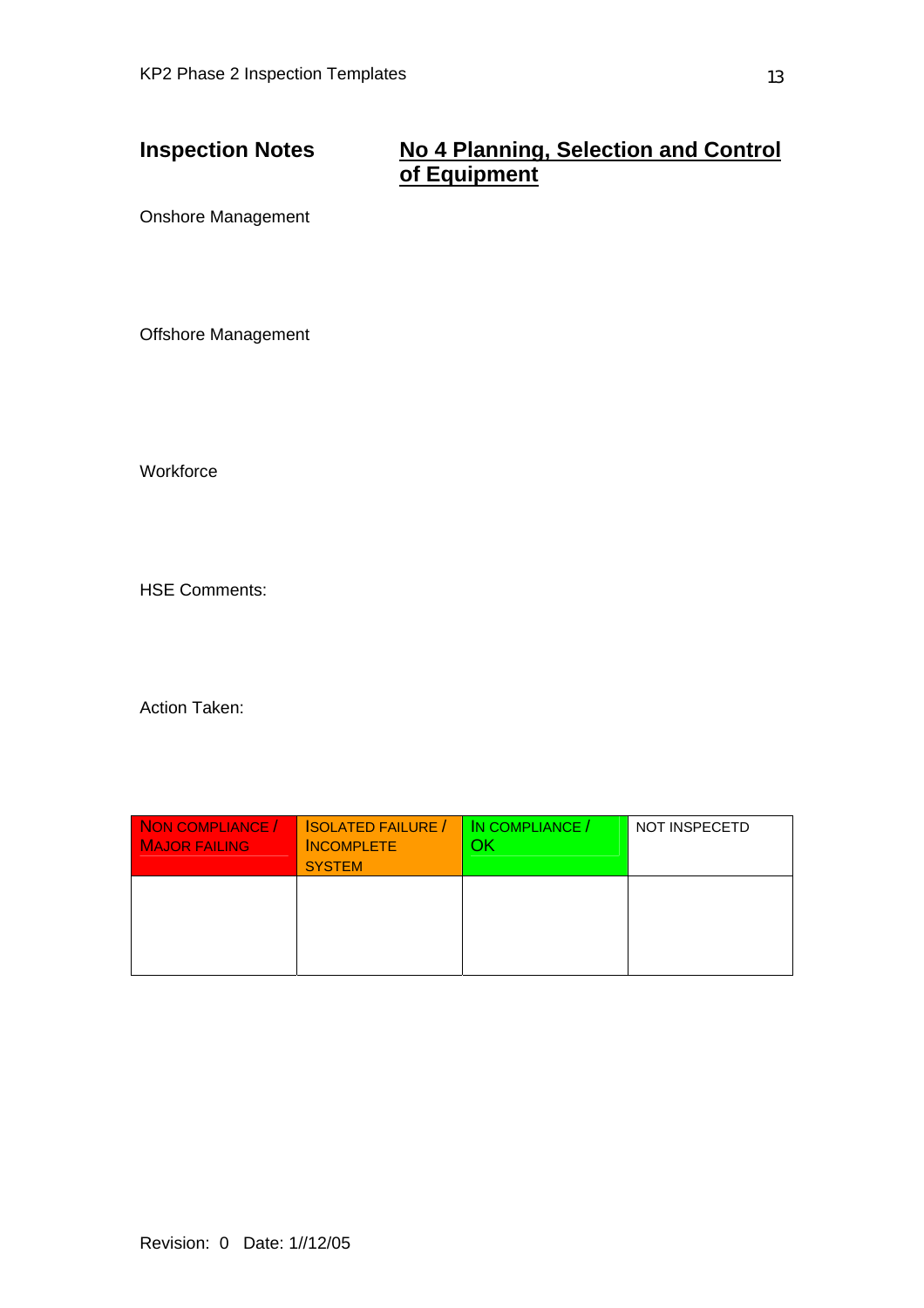### No 5 Supervision

**By interview and inspection offshore** establish the effectiveness of the duty holder's procedures covering supervision and job monitoring

Inspectors should identify any factors inhibiting effective supervision, including time constraints and supervisor training. Note that insufficient supervisory time at the worksite was a finding of the STEP Change Fatality report.

Do supervisors, for example, feel diverted from an effective supervisory role of correcting mistakes, teaching and training, identifying hazards and taking effective remedial action by the burden of paper driven risk and competence assessments?

Planned monitoring activities should be incorporated into line managers' job descriptions. The purpose of active monitoring is to minimise the likelihood of incidents by ensuring an effective safety management system is being applied. What training in supervision and monitoring have these individuals been given? Has it been subject to any follow up checking/auditing/monitoring?

With new crews or crew members, "green hats", consider competence and training problems including on-site monitoring and methods of working round deficiencies.

### **Do supervisors:**

Ensure the crew are only asked to undertake work activities that they have been deemed competent to undertake.

Ensure crew fully understand work activities at the start of each shift and have clear work instructions based on current procedures for all anticipated activities including: normal operations, abnormal operations, breaks.

Ensure crew members are fully conversant with limits of their responsibilities and of the risks and consequences associated with anticipated work activities.

Monitor work activities to ensure crew are following work procedures etc.

### **Evidence required on the following question:**

• **Does the company have policy with regard to supervision of "green hats" when they are involved in lifting and/or mechanical handling operations? How has the "green hat" policy been communicated and implemented and has its effectiveness been measures/monitored/audited. Check by asking representative individuals.**

Possible further questions:-

- What parts of the work do they supervise, and how do they supervise?
- How does the company ensure that supervisors with responsibilities for lifting and mechanical handling operations have sufficient time at the workplace?
- How do they supervise these?
- How much time do they spend on general oversight of the worksite (managing by walking around)
- Is there a system in operation to determine when the Competent Person must supervise the lifting operation? N.B. The STEP Change Lifting and Mechanical Handling Guidelines identify that it is the Responsible Person (the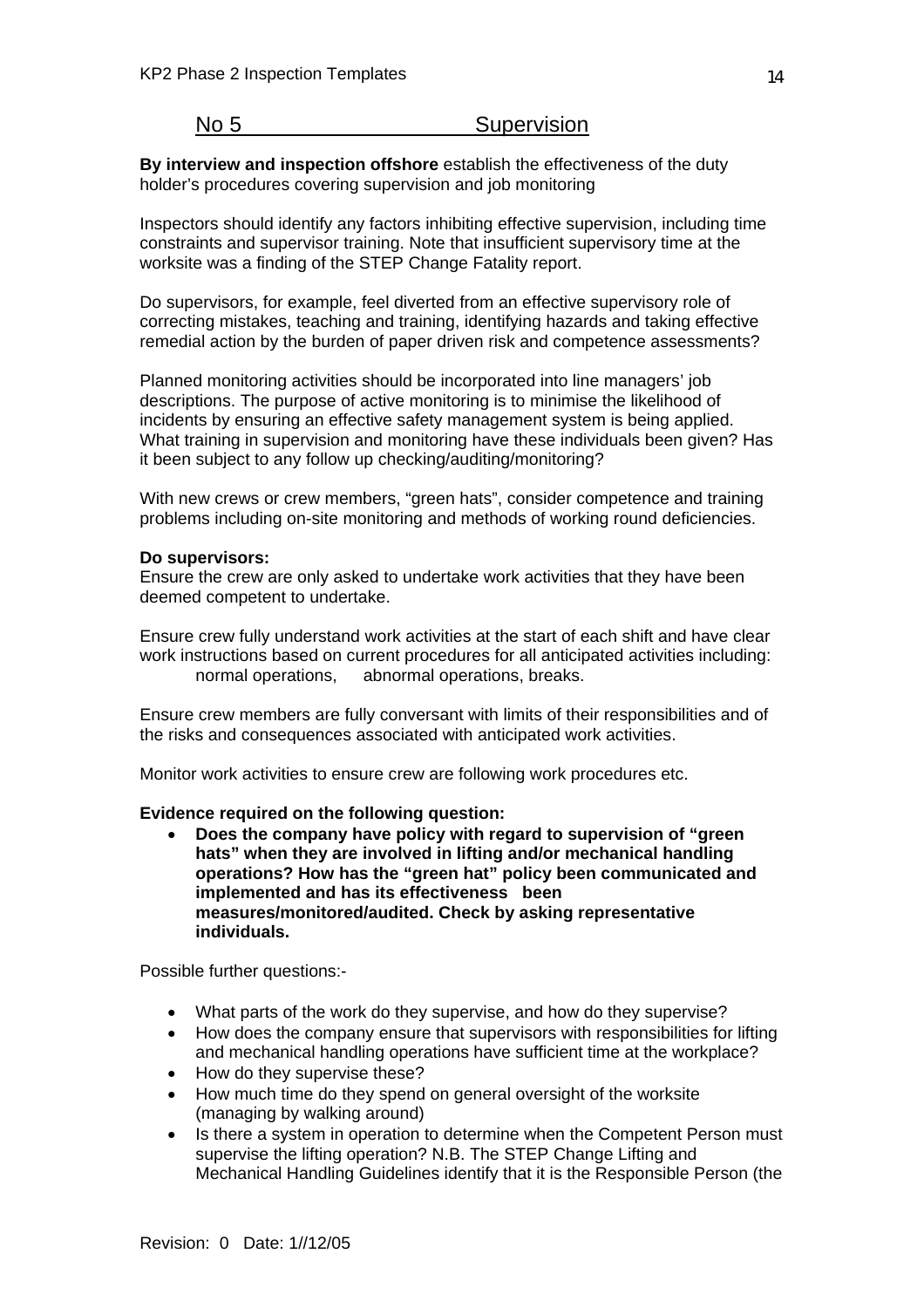Supervisor) who identifies that a lifting operation is to take place and then informs or appoints the Competent Person to plan, and if required, supervise the operation.

- Do they attend some/all shift handovers?
- How do supervisors manage deficiencies in the crew numbers?
- How do supervisors ensure that the necessary levels of competency are available for each task?
- How do supervisors ensure that crews/individuals only undertake work activities they have deemed competent for?
- If inexperienced staff are used are crew numbers increased to allow for better supervision?
- Do supervisors change their supervision method if inexperienced staff is involved? (Inexperienced are those who have made fewer that 3 trips offshore in their role **or** have not been assessed as competent under any system in place whichever is the higher standard) N.B. Refer to LOLER Approved Code of Practise and Guidance paragraph 229 with respect to comment on 'appropriate' supervision.
- How often do the crew think they see the supervisors?
- How do they hear of improvements and lessons from other operations?
- How do they implement these lessons?
- Do they input lessons learned into the risk control process?
- Do they ever reject recommendations from risk assessments?
- Observe a crew to get a feel about the level, style, frequency and appropriateness of supervision.

### MAIN RELEVANT LEGISLATION

HSWA Sec 2 & 3 LOLER Reg. 8 MHSW Reg. 5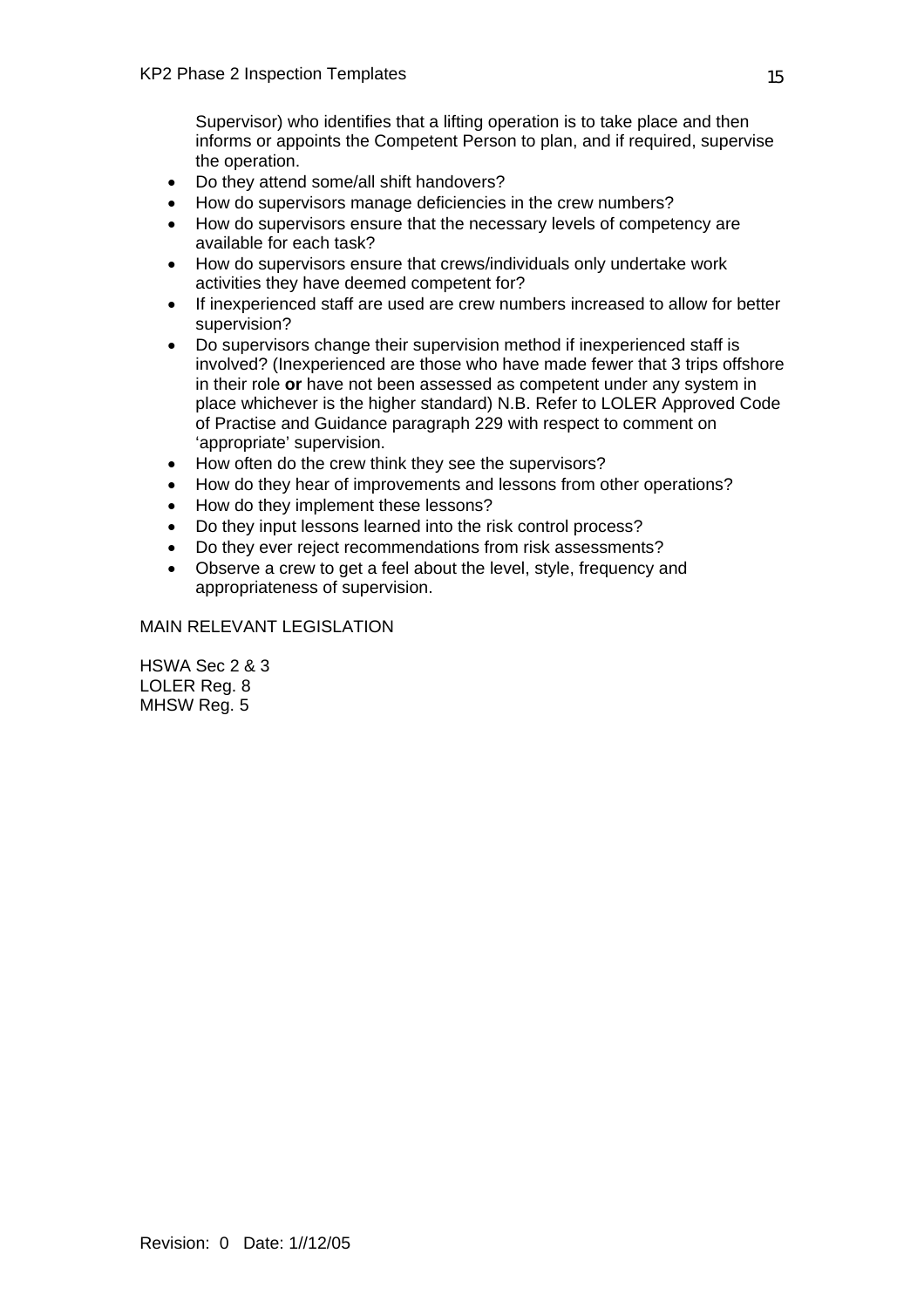Onshore Management

# **Inspection Notes No5 Supervision**

Offshore Management

**Workforce** 

HSE Comments:

| NON COMPLIANCE /<br><b>MAJOR FAILING</b> | <b>ISOLATED FAILURE /</b><br><b>INCOMPLETE</b><br><b>SYSTEM</b> | IN COMPLIANCE /<br>ЭK | <b>NOT INSPECTED</b> |
|------------------------------------------|-----------------------------------------------------------------|-----------------------|----------------------|
|                                          |                                                                 |                       |                      |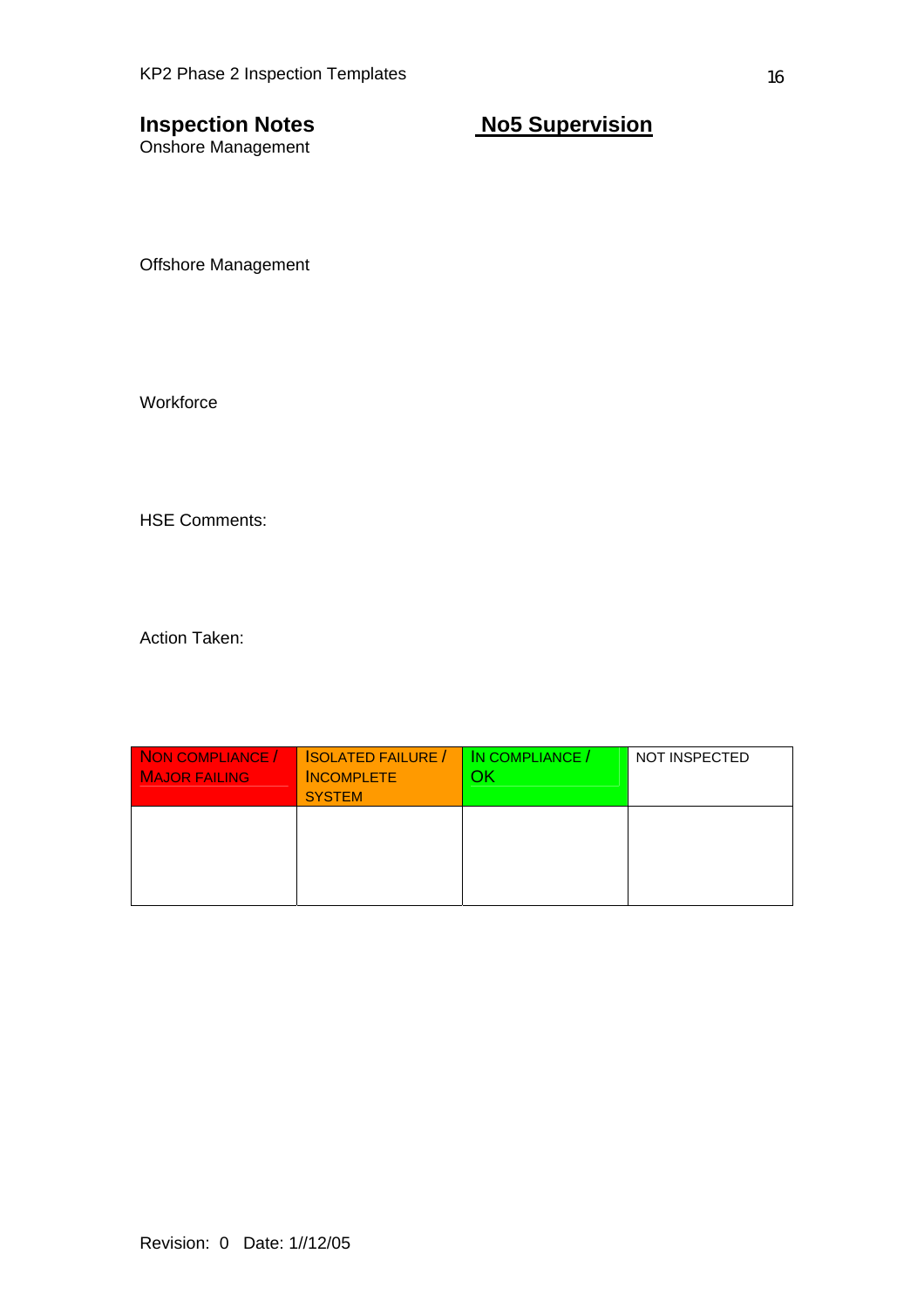# **No 6 Communications**

**By offshore inspection and interview** ascertain that the subject of communications during lifting and mechanical handling operations: methods, standards, competencies etc., are being adequately addressed in both planning and implementation

- How does the duty holder ensure that each person involved in a lifting operation has a clear understanding of their own personal role and the role of those that they are working with? How is the lifting plan communicated to the lifting team? Have the expectations concerning the use of tag lines been explained? Have they been understood ?
- How does the duty holder ensure that each crew fully understand work activities at the start of each shift and have clear work instructions based on current procedures?
- Where radios are to be used is there a clear and effective radio protocol/system that is understood and people competent in. This may include such matters as: dedicated channel crane operator to banksman (how do others then know what is happening?), communication failure protocol, sender always identifying themselves and the person they are contacting, when crane/winch instructions are passed by radio they are clear, unambiguous and maintained, e.g. "up, up, up, up, stop."
- How are communications during lifts with boats managed?
- Are communications effective in circumstance which range from high-level information exchanges between duty holders and through to simple pre-shift briefings and "timeout for safety";
- Are normal operations, possible upset conditions and work interruptions addressed?
- Do communications include all personnel/ $3<sup>rd</sup>$  party contractors likely to have an interaction with the operation?

### **Handovers**

In addition, **by interview and inspection offshore** ascertain the adequacy of the duty holder management of lifting and mechanical handling handovers.

Consider such matters as: structure, recording, communicating, supervision – task takeover in uninterrupted work – handover modification for new crew arriving onboard – monitoring/auditing of handovers and its procedures and rules. Sit in on a handover to evaluate its quality, including environmental factors (e.g. noise, comfort, facilities, time allowed etc)

Possible questions:

- Are handovers structured?
- Are there handover books and records?
- Do senior supervisors check handovers to compare what is discussed with versus what actually happens?
- If work is not interrupted, how do individuals take over various tasks?
- Avoidance of distraction if work is not halted during handover
- Who oversees/supervises handovers?
- Is effectiveness of information exchange ever tested of monitored?
- Are handovers modified to take account of crew experience levels? e.g. if the crew has just arrived on the installation?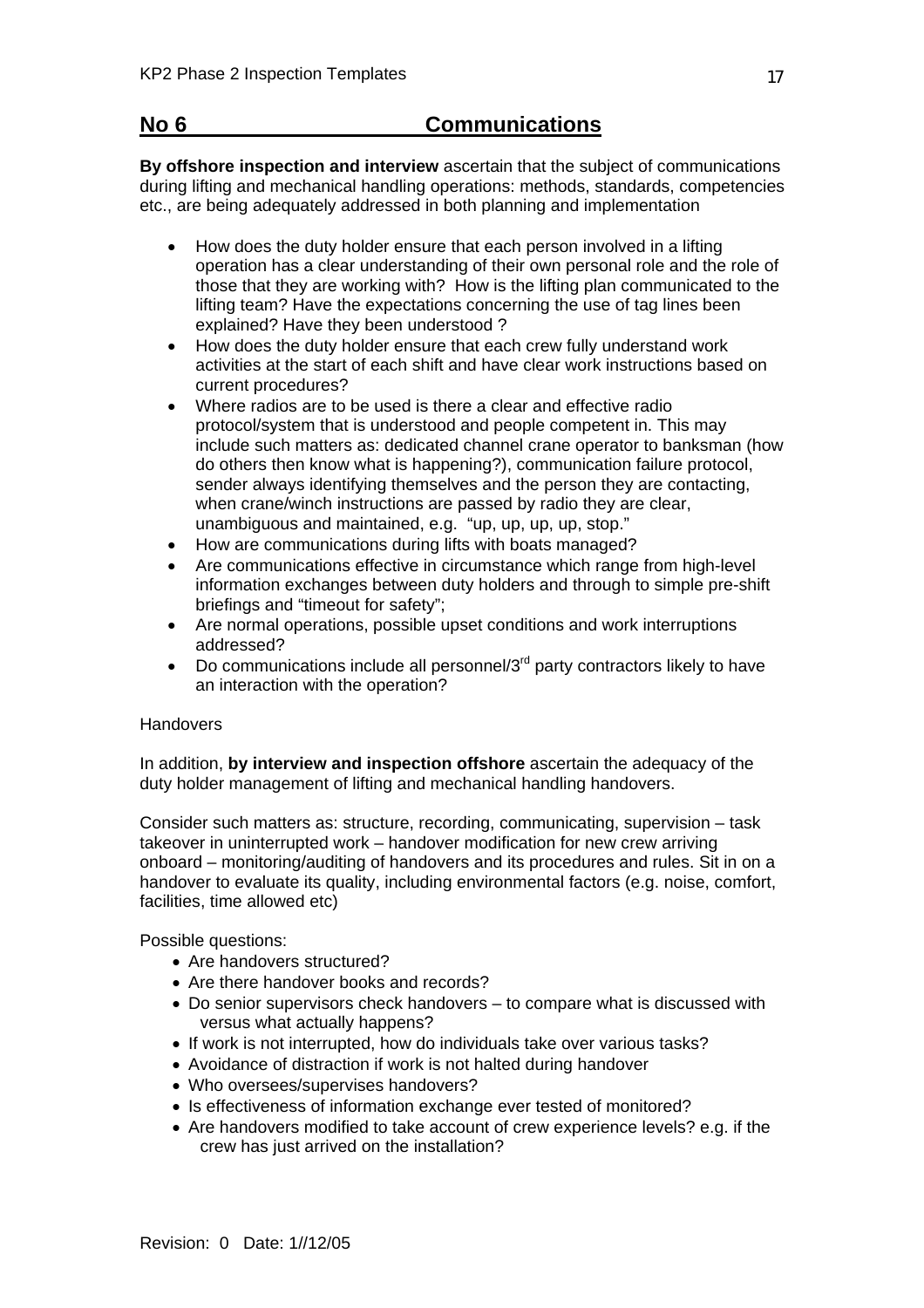• Do individuals who have work that cannot be interrupted e.g. drillers, get sufficient time to handover?

### Blind Lifts

There have been fatalities as the result of 'blind lift' operations; these are lifts where the crane operator/winch operator is not able to see the load for the entire lift, and/or does not have a clear view of the lay-down area.

In addition by **offshore inspection and interview** ascertain that ' blind lifts' on the installations are adequately managed and that specific attention has been given to communications during these operations.

Aspects to consider: That the company has a clear policy and detailed procedures, well communicated and understood. -

Where hand signals are to be used, that the operator has a clear view of these at all times. Further guidance on visibility in planning can be found in the LOLER ACOP and Guidance Para 237 to 243.

Have any hardware solutions been considered? e.g. boom tip camera to assist the operator.

### **Main Relevant legislation**

HSWA Sec. 2 & 3 LOLER Reg. 8 MHSW Reg. 5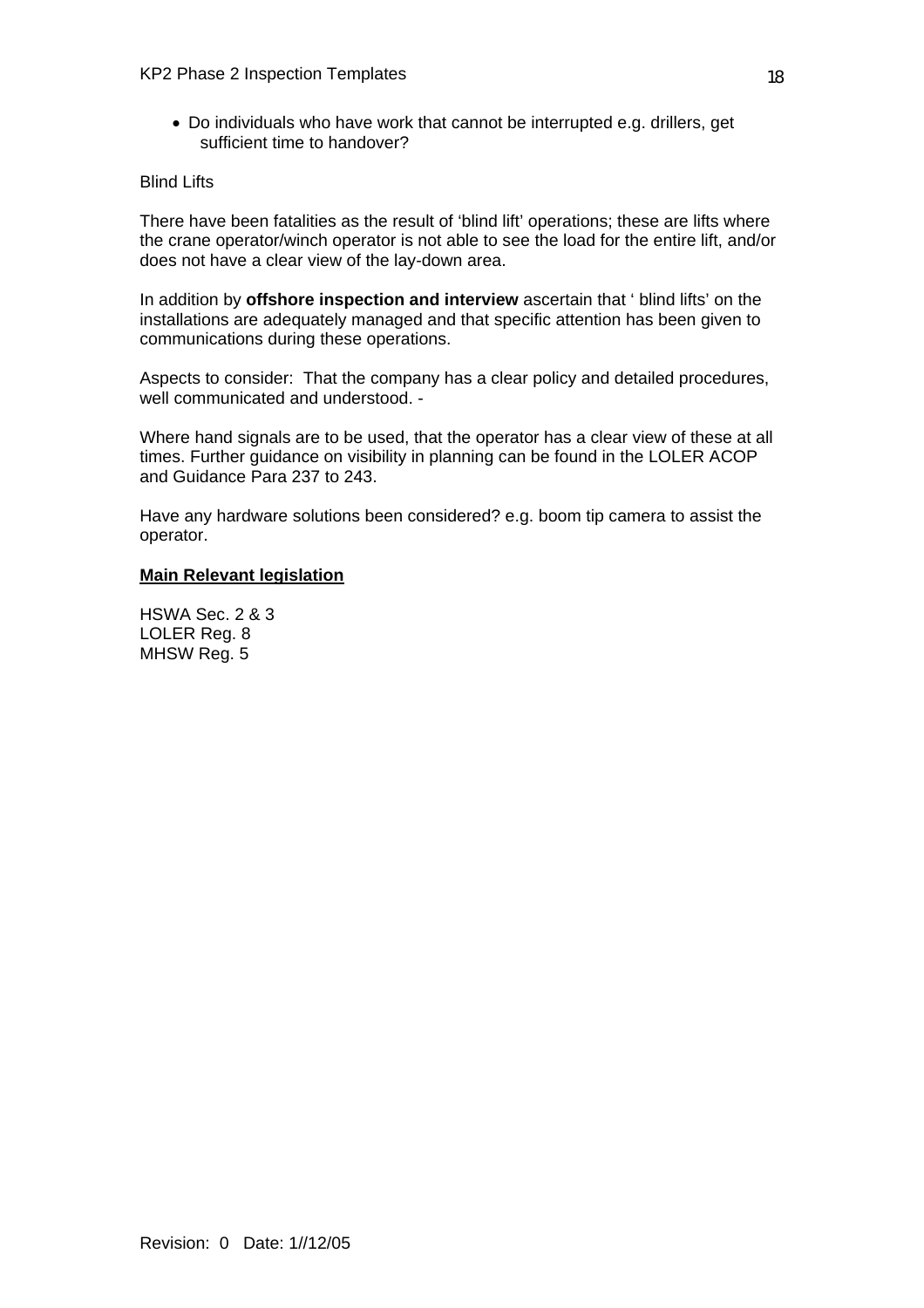Onshore Management

# **Inspection Notes No6 Communications**

Offshore Management

**Workforce** 

HSE Comments:

| NON COMPLIANCE /<br><b>MAJOR FAILING</b> | <b>SOLATED FAILURE</b><br><b>INCOMPLETE</b><br><b>SYSTEM</b> | IN COMPLIANCE /<br>OК | <b>NOT INSPECTED</b> |
|------------------------------------------|--------------------------------------------------------------|-----------------------|----------------------|
|                                          |                                                              |                       |                      |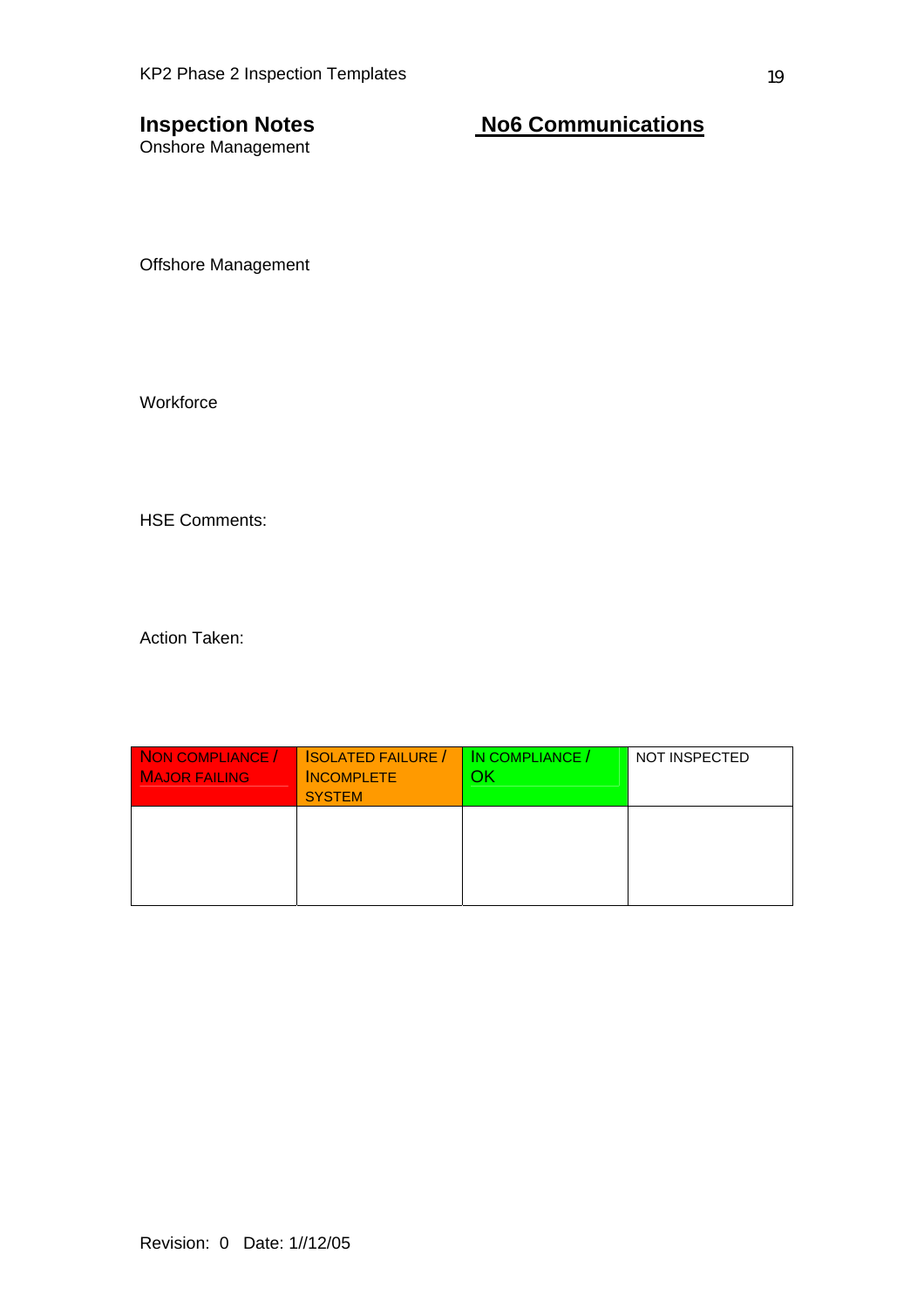# **No 7 Violations and Procedures Ignored**

The STEP Change Fatality report identified that the extent to which established procedures were ignored was significant (page13), and that the reason behind this needed to be an ongoing and active discussion on all installations.

An example of a common violation was, "those who marshal lifts (generally referred to as the Banksman) are routinely involving themselves directly with the slinging of and control of the loads – often despite clear procedure to the contrary."

The report also identified that procedural violations were often observed but tolerated. The report's view was that the obligation to intervene should be embedded, but people don't like to get involved and need to practise, and in practising would learn to be sensitive in challenging and generous in receiving what may be perceived as criticism.

The STEP Change guidelines on Lifting and Mechanical handling has also identified that "everyone involved in the lift has the responsibility to stop the lifting operation at any time if they believe the operation could, or has, become unsafe or there is a change from the agreed plan.

**By interview and inspection offshore** establish to what degree and effectiveness lifting procedure violations are being challenged and dealt with, and how free and able people are, or perceive themselves to be, able to 'STOP the job ' in respect of safety.

Possible approaches/questions

- Ascertain whether everyone in the deck or drill floor crew is fully aware of the company's "Stop the Job" procedures. How is that briefed out?
- Ask for recent examples of when the "Stop the Job" procedures have been invoked, and why?
- Does the duty holder have a review mechanism for "Stop the Job" actions? If so, what were the actions related to deck or drill floor operations?
- What about reports of good adherence to procedures?
- Observe a lifting operation or work on the drill floor to see how any obvious violations are challenged.

MAIN RELEVANT LEGISLATION HSWA Sec 7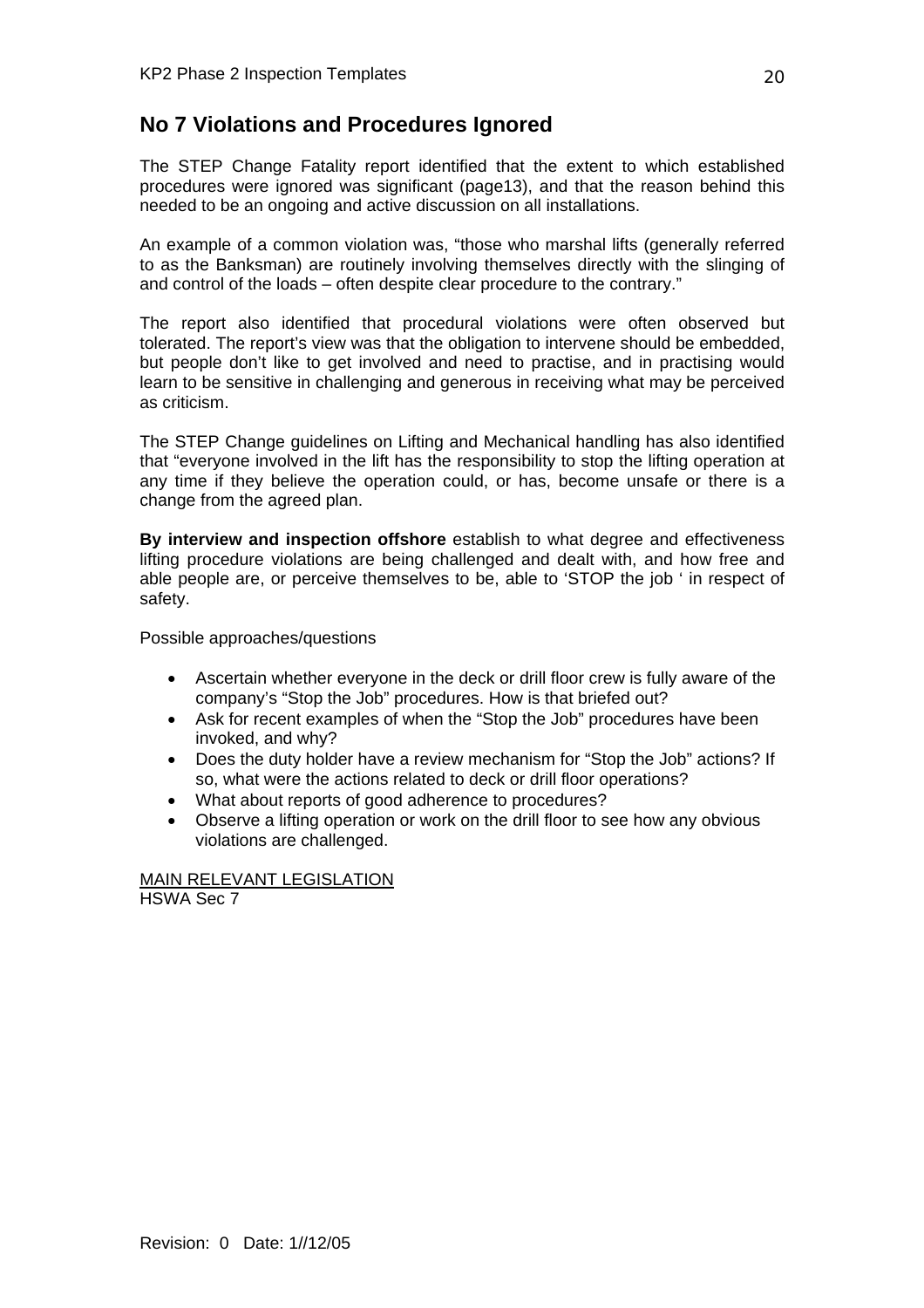# **Inspection Notes No7 Violations and Procedures Ignored**

Onshore Management

Offshore Management

**Workforce** 

HSE Comments:

| NON COMPLIANCE /<br><b>MAJOR FAILING</b> | <b>ISOLATED FAILURE /</b><br><b>INCOMPLETE</b><br><b>SYSTEM</b> | IN COMPLIANCE /<br>ΟK | <b>NOT INSPECTED</b> |
|------------------------------------------|-----------------------------------------------------------------|-----------------------|----------------------|
|                                          |                                                                 |                       |                      |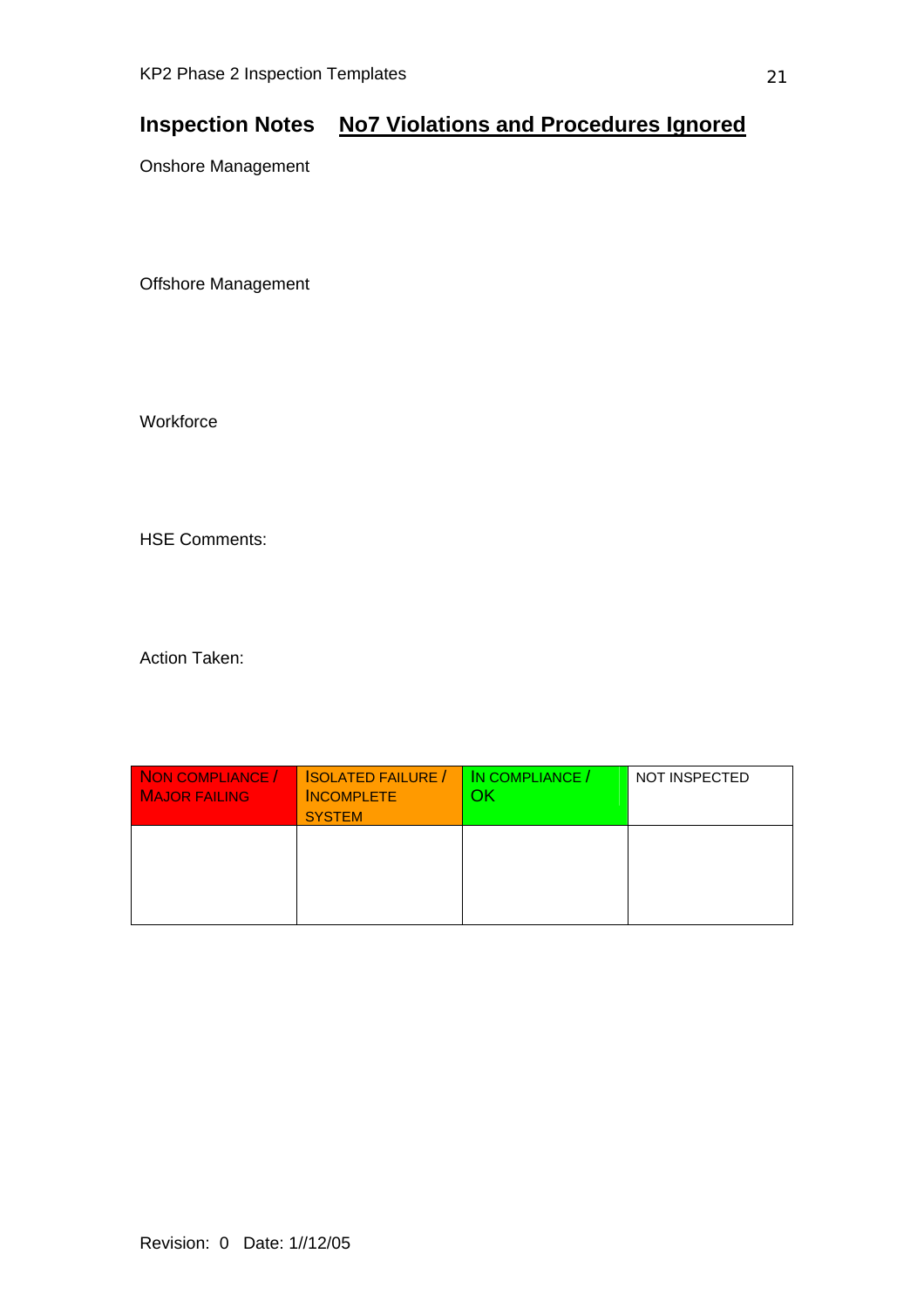# **No 8 Monitoring of LOLER on the Drill Floor**

In recent years the industry has experienced an increasing number of drill floor incidents, related to drilling equipment and associated lifting operations. OSD embarked on an initiative to identify the issues and a key recommendation made in the resulting report by M Beal and J Macfarlane was for management to be more proactive in auditing and monitoring compliance with LOLER.

Industry is using the STEP Change publication " Lifting and Mechanical Handling Guidelines " as a benchmark. However, Duty Holders / Contractors appear to be challenged as to how to ensure compliance with the requirements of LOLER during operations on the drill floor.

### **By interview and inspection onshore and offshore seek to ascertain: -**

- How Management are actively monitoring and auditing the offshore workplace to ensure the correct implementation of LOLER. Also how they ensure that LOLER requirements are being incorporated into the relevant procedures, and that these are being used. In particular, obtain copies of the duty holder's own monitoring and auditing reports concerning lifting and mechanical handling operations, and assess the quality and effectiveness of their actions to correct any deficiencies or recommendations.
- Whether Drilling procedures / guidelines have been reviewed and updated to incorporate LOLER requirements. Have those activities, which require a lifting plan, been identified? Has the impact of LOLER requirements been incorporated into " routine " activities? What are considered to be "nonroutine" activities?
- If Duty Holders / Contractors are aware of, and applying the STEP change guidelines.
- How changes to procedures, plans, responsibilities, etc. are managed. What evidence is there that the workforce are involved in change?
- The culture on the Installation, by targeting those doing the work (Deck and Drill floor crews). Note the approach set out by Rob Miles (HF) in the Corporate Capability Maturity Model which may be useful here,
- The level of understanding of the term " Competent person "; the responsibilities for this position; The training and competence levels of supervisors (e.g. AD, Driller, Pusher) involved with lifting?

MAIN RELEVANT LEGISLATION

HSWA Sec 2 & 3 MHSW Reg. 5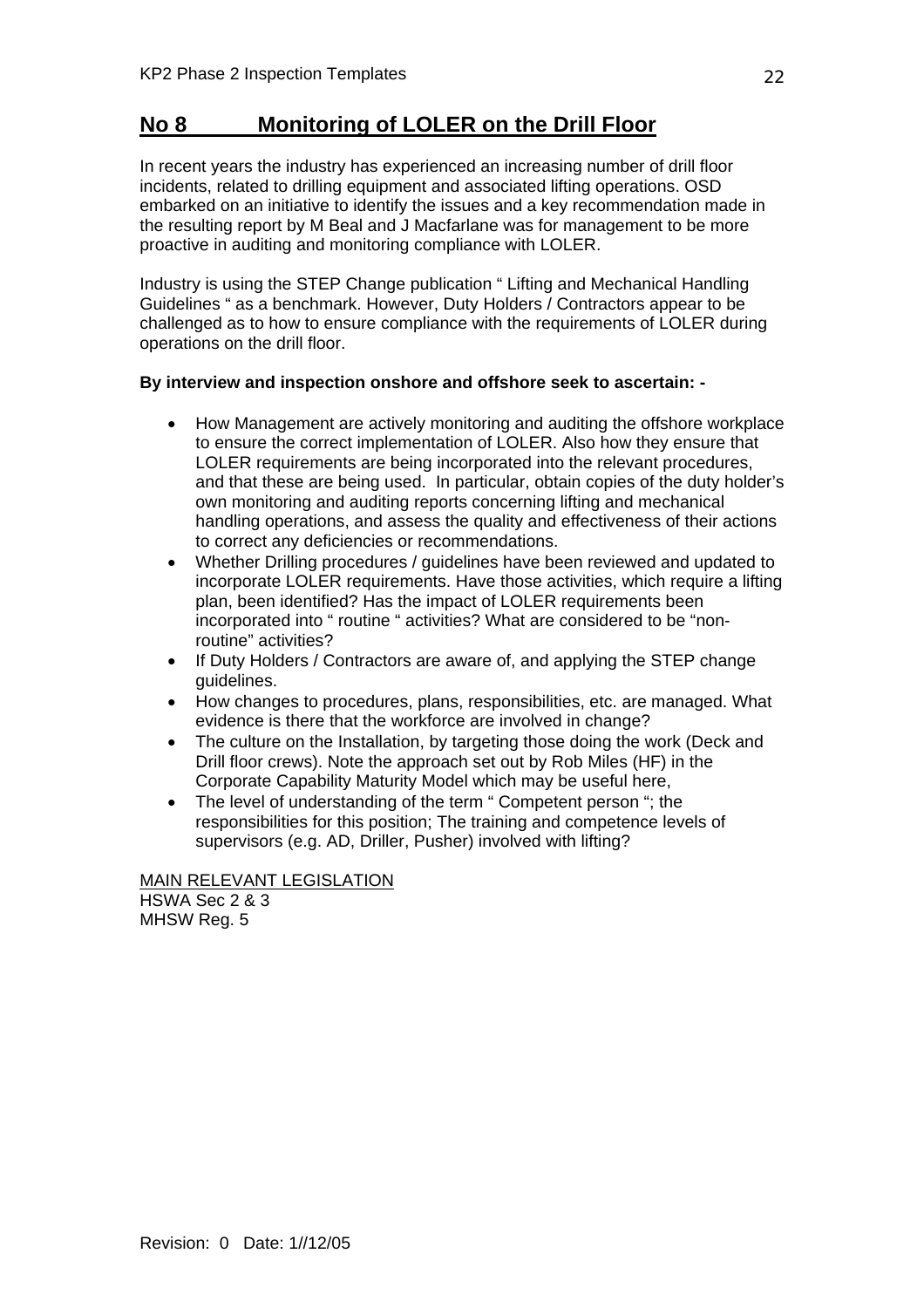# **Inspection Notes No8 Monitoring LOLER on the Rig Floor**

Onshore Management

Offshore Management

**Workforce** 

HSE Comments:

| NON COMPLIANCE /<br><b>MAJOR FAILING</b> | <b>SOLATED FAILURE</b><br><b>INCOMPLETE</b><br><b>SYSTEM</b> | IN COMPLIANCE /<br>ЭK | NOT INSPECTED |
|------------------------------------------|--------------------------------------------------------------|-----------------------|---------------|
|                                          |                                                              |                       |               |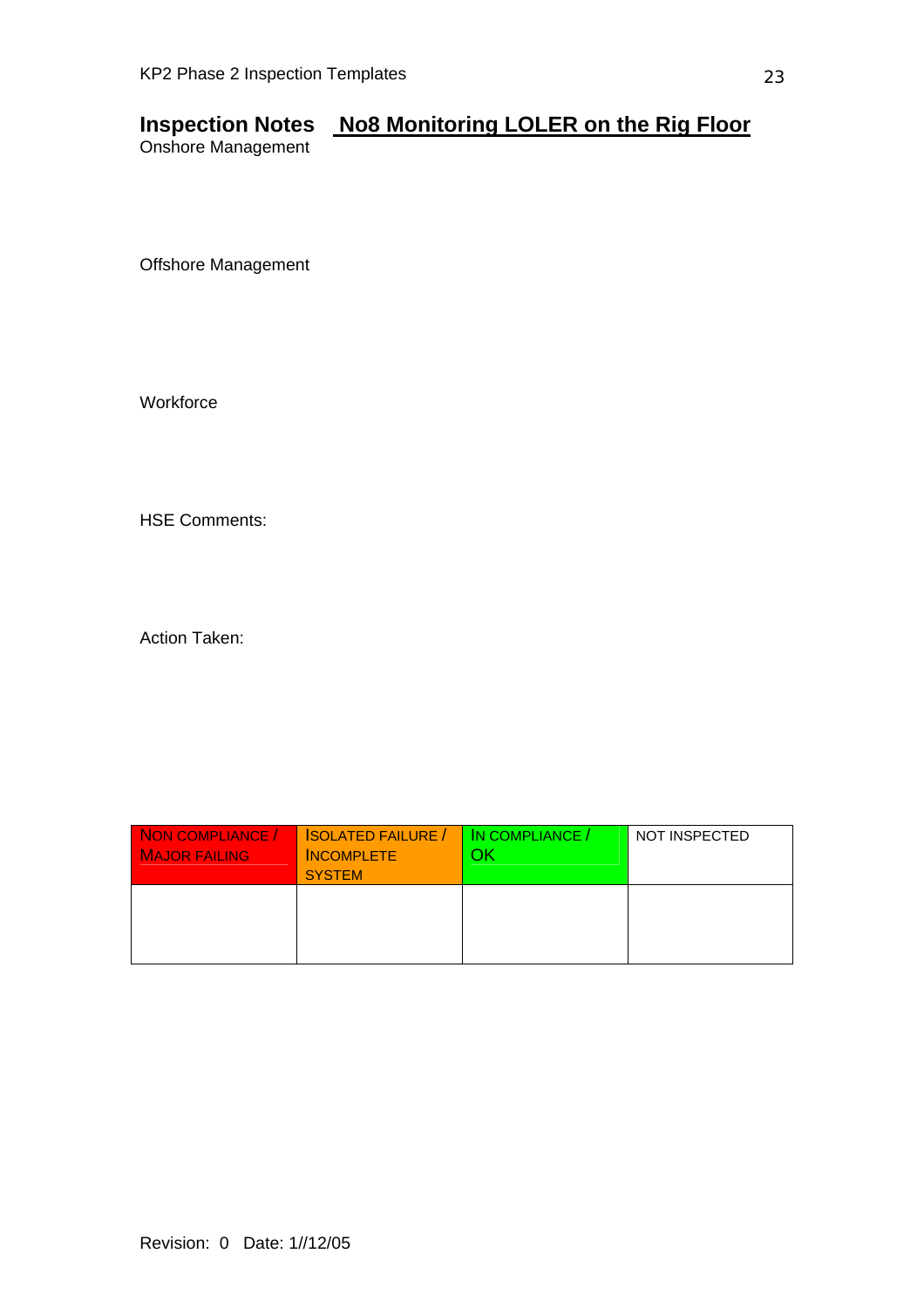# **No 9 Handling Tubulars on the Drill Floor**

The STEP Change publication, Best Practise Guide to Handling Tubulars, sets out the principles and practices to be applied when handling tubulars on the drill floor, and is in fact relevant to other drill floor activities.

**By interview and inspection onshore and offshore** seek to ascertain:

- To what degree and effectiveness are the principles and practises set out in the guidance being implemented on the installation and by the duty holder.
- How conditions onsite compare with the standards set out in the guidance, taking note of such activities as: pre-job planning, tool-box talks, handovers, work practises, supervision, etc.
- The level of cooperation between installation duty holders and the drilling contractors (also drilling contractors and service companies) looking for evidence of consistency of standards
- How the transfer of pipe from a boat to the deck and the deck to the drill floor is managed.
- How changes to equipment, procedures, plans, responsibilities, etc. are managed.

MAIN RELEVANT LEGISLATION

HSWA SEC 2 & 3 LOLER MHSWR Reg. 3, 4, 5. **PUWER**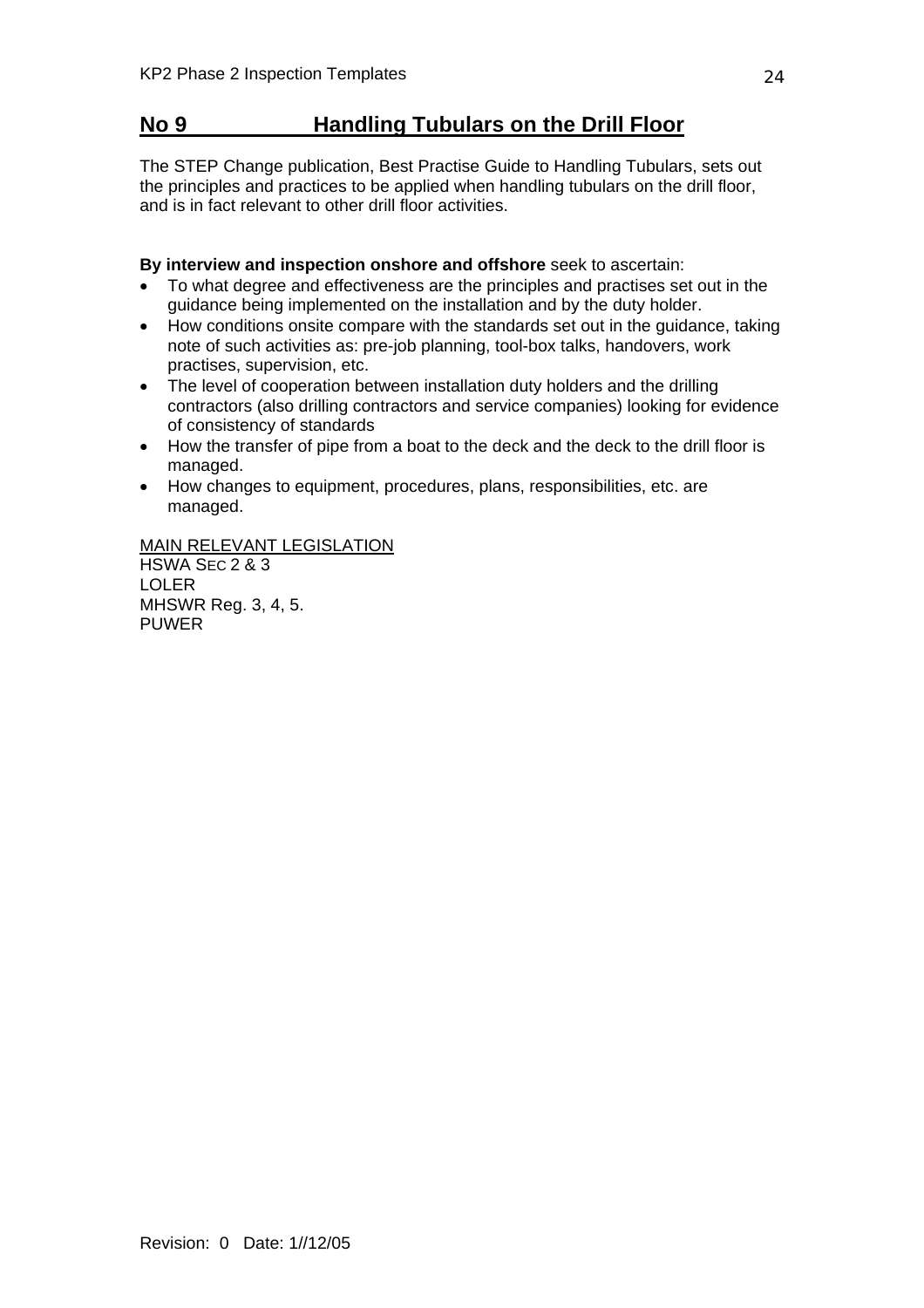# **Inspection Notes No9 Handling Tubulars on the Rig Floor**

Onshore Management

Offshore Management

**Workforce** 

HSE Comments:

| NON COMPLIANCE /<br><b>MAJOR FAILING</b> | <b>SOLATED FAILURE</b><br><b>INCOMPLETE</b><br><b>SYSTEM</b> | IN COMPLIANCE /<br>ΟK | <b>NOT INSPECTED</b> |
|------------------------------------------|--------------------------------------------------------------|-----------------------|----------------------|
|                                          |                                                              |                       |                      |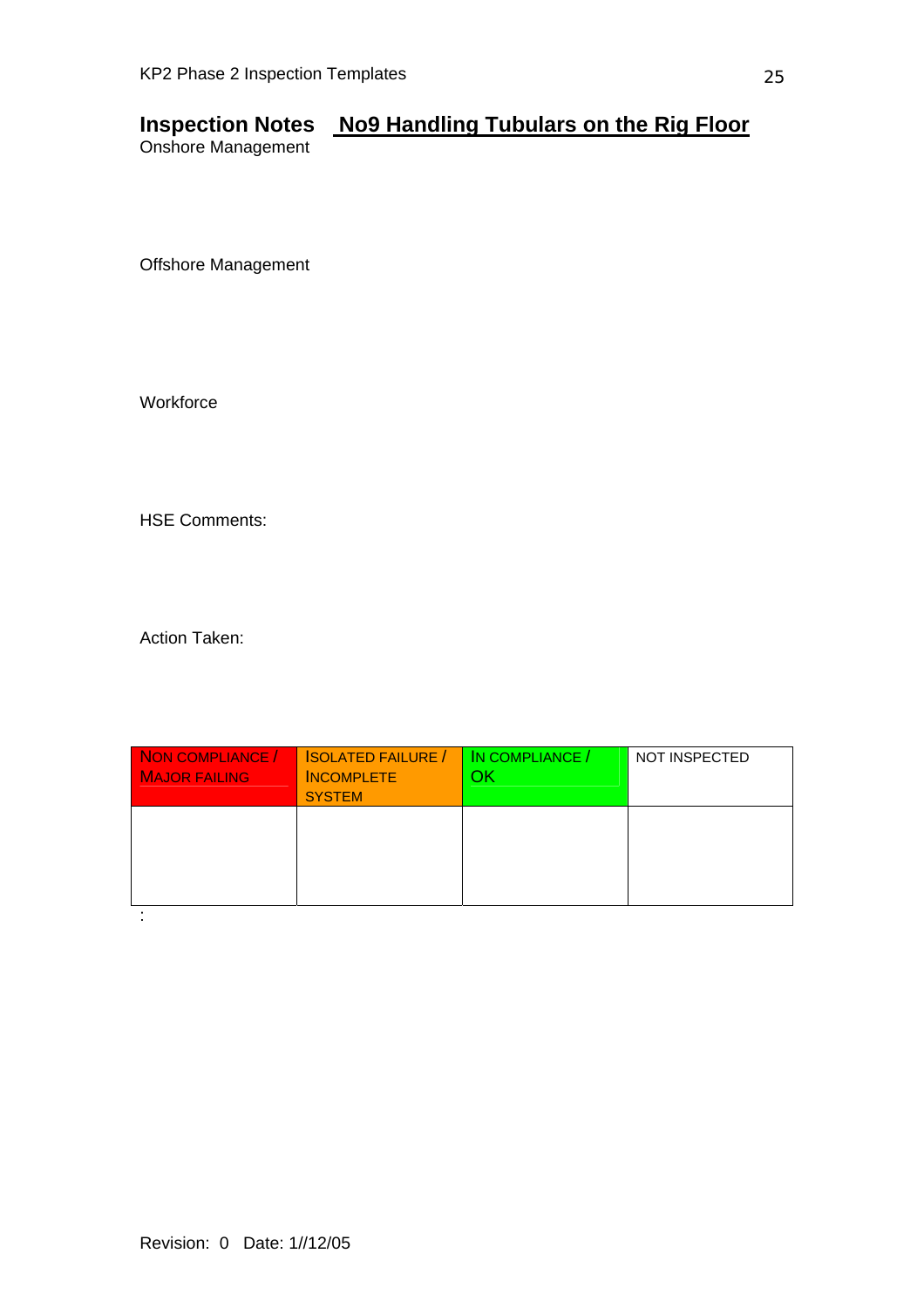# **No 10 Man Riding**

The STEP Change publication - Best Practise Guide to Manriding Safety - makes it clear that man riding should be the last option, but where man riding has to be used, sets out good practise guidelines.

### **By interview and inspection onshore and offshore seek to ascertain.**

- To what degree the Duty Holder/Contractor has sought to engineer man riding out of operations. Assess the degree to which the content of the STEP Change Best Practise Guide has been adopted.
- To what degree has the duty holder/contractor upgraded rig equipment or changed the way operations are done to engineer out man riding? Seek evidence.
- Talk to the crews who use the man rider. Assess the culture on the installation with respect to man riding. Are third party personnel allowed to be involved?
- How often does the duty holder/contractor audit their systems to ensure compliance? What level of violation has been seen and how has this been addressed?
- Inspect the man riding equipment, particularly the specification, storage and certification (routine recertification) of harnesses.
- What level of supervision is applied to man riding operations?
- Is the role of Banksman defined? What are their responsibilities?
- What other control measures, for instance emergency stop buttons, are applied to make man riding safer; particularly for the man in the harness.

### MAIN RELEVANT LEGISLATION

All relevant legislation is listed in page one of the guide, with the exception of the Work at Height Regulations 2005.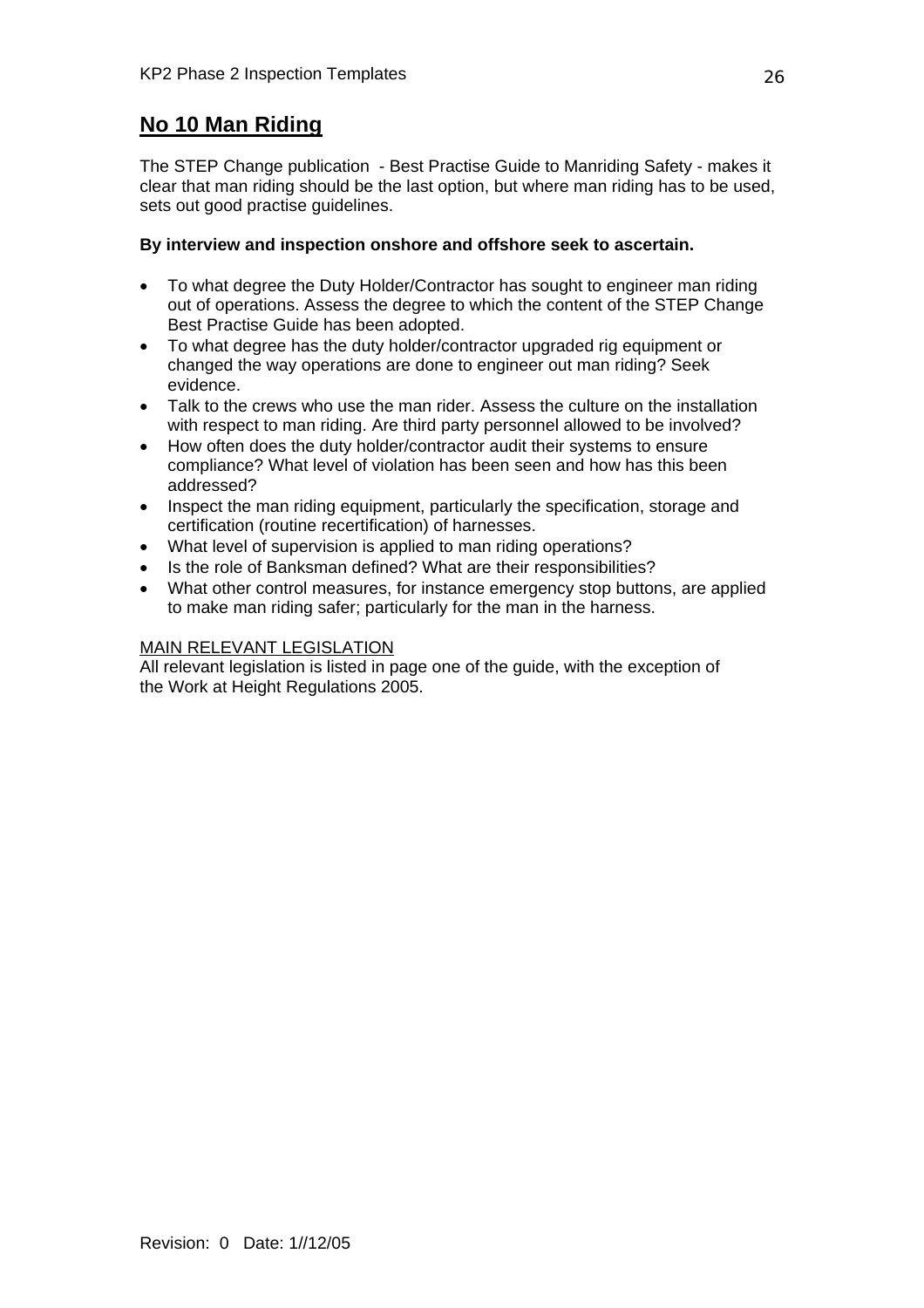Onshore Management

**Inspection Notes** Notes Notes Notes Notes

Offshore Management

**Workforce** 

HSE Comments:

| NON COMPLIANCE /<br><b>MAJOR FAILING</b> | <b>SOLATED FAILURE</b><br><b>INCOMPLETE</b><br><b>SYSTEM</b> | IN COMPLIANCE /<br>ЭK | <b>NOT INSPECTED</b> |
|------------------------------------------|--------------------------------------------------------------|-----------------------|----------------------|
|                                          |                                                              |                       |                      |